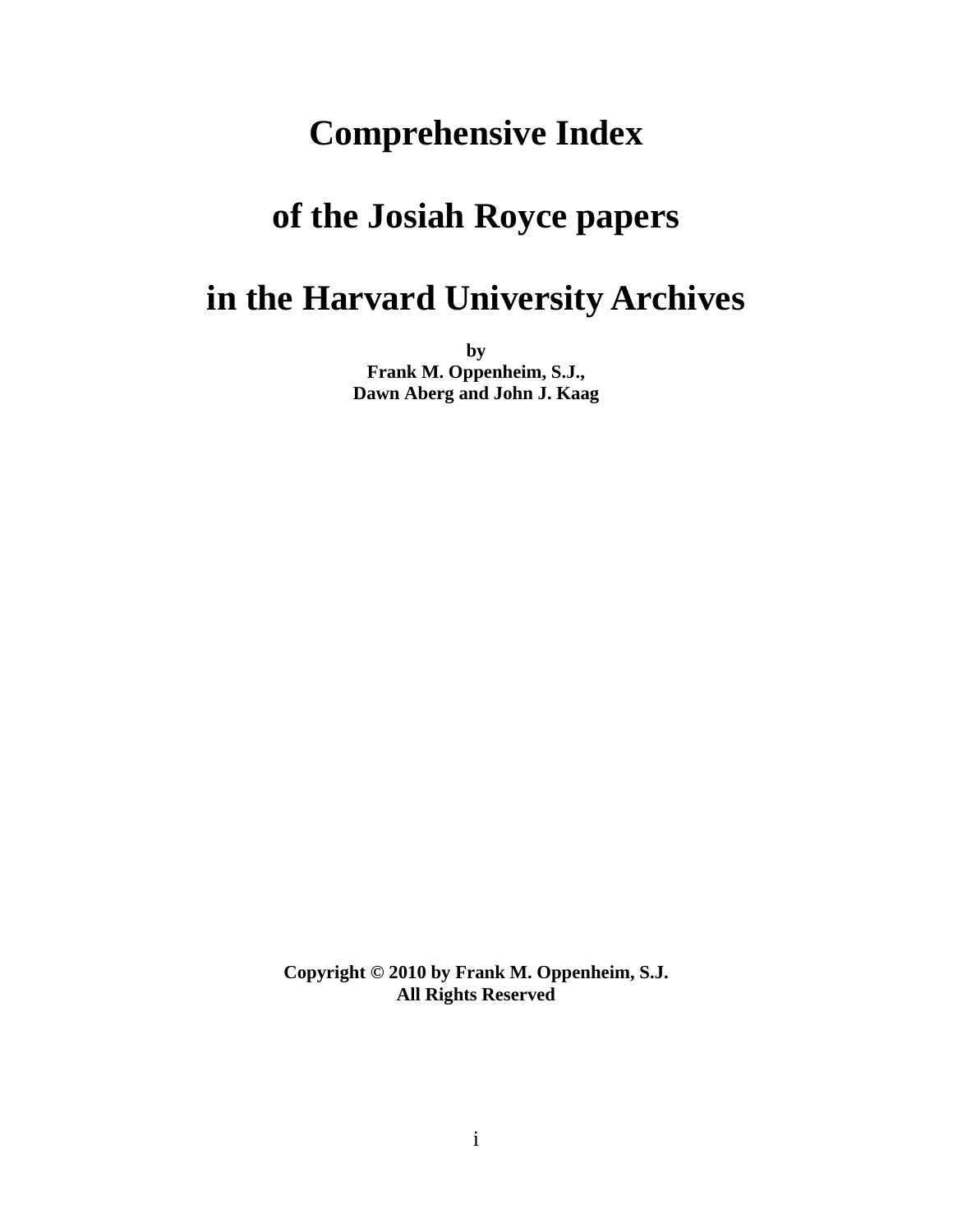#### **INTRODUCTION**

This Index has been made possible by the concurrence and support of the Josiah Royce Society and of the Society for the Advancement of American Philosophy, along with the support of Cincinnati's Xavier University, the Xavier University Philosophy Department, and the Chicago Province of the Society of Jesus. Beyond the generosity of these institutions, many individuals convinced of the need to 'dig' into the Harvard Archives Royce Papers (HARP) have lent their aid and encouragement to our work.

Direct engagement in the project began in July 2008 and closed with a semi-final draft in September 2009. The final draft was created after members of the Royce Society's Critical Edition Committee reviewed and offered suggestions for revision in 2010. The long-range aim of the project has been to prepare a document to support application to the National Endowment for the Humanities for financial support of a Critical Edition of Royce's writings.

The goal of the comprehensive 2008-2009 review of the entire Harvard Archives Royce collection has been to describe and date (if possible) the documents, and to evaluate whether a particular Roycean writing merits inclusion in the Critical Edition. That extensive review is reflected in this Index. The Index not only embellishes on the Harvard Archives' "Finding Aid" to the Royce Papers. It provides more detailed information than was possible for the Harvard archivists to include in their document. This Index also offers a historical and philosophical context within which to consider the Royce Papers. Along with the "Appendix to the Harvard Archives' Finding Aid"  $($ included here as Appendix C), it is our hope that the present work will act as a road mapfor scholars in their work with Royce. All these tools are available on-line. Scholars are encouraged to make use of these resources, with the proviso that proper citation be given both to the copyrighted Index and to the Harvard University Archives as sources.

This Index is divided into three main sections. Part I includes Royce's book-length works. Part II organizes his shorter texts, both published and unpublished, in chronological order. (To the degree dates are not certain, they have been estimated and noted as such.) These shorter works include individual articles, essays, and lectures. Part III reviews the work contained in the Harvard Archives Royce Papers Boxes 99 and up.<sup>1</sup> While Boxes 1-98 consist of bound folio volumes, with Royce manuscripts mounted on pages (*see* Appendix C for a complete description), the boxes described by Part III contain loose sheets, notebooks, correspondence and memorabilia, with documents roughly grouped as follows:

 $\overline{a}$ 

<sup>&</sup>lt;sup>1</sup> The number of boxes in the collection is currently 155, but box numbers are held in reserve, and the top number may vary.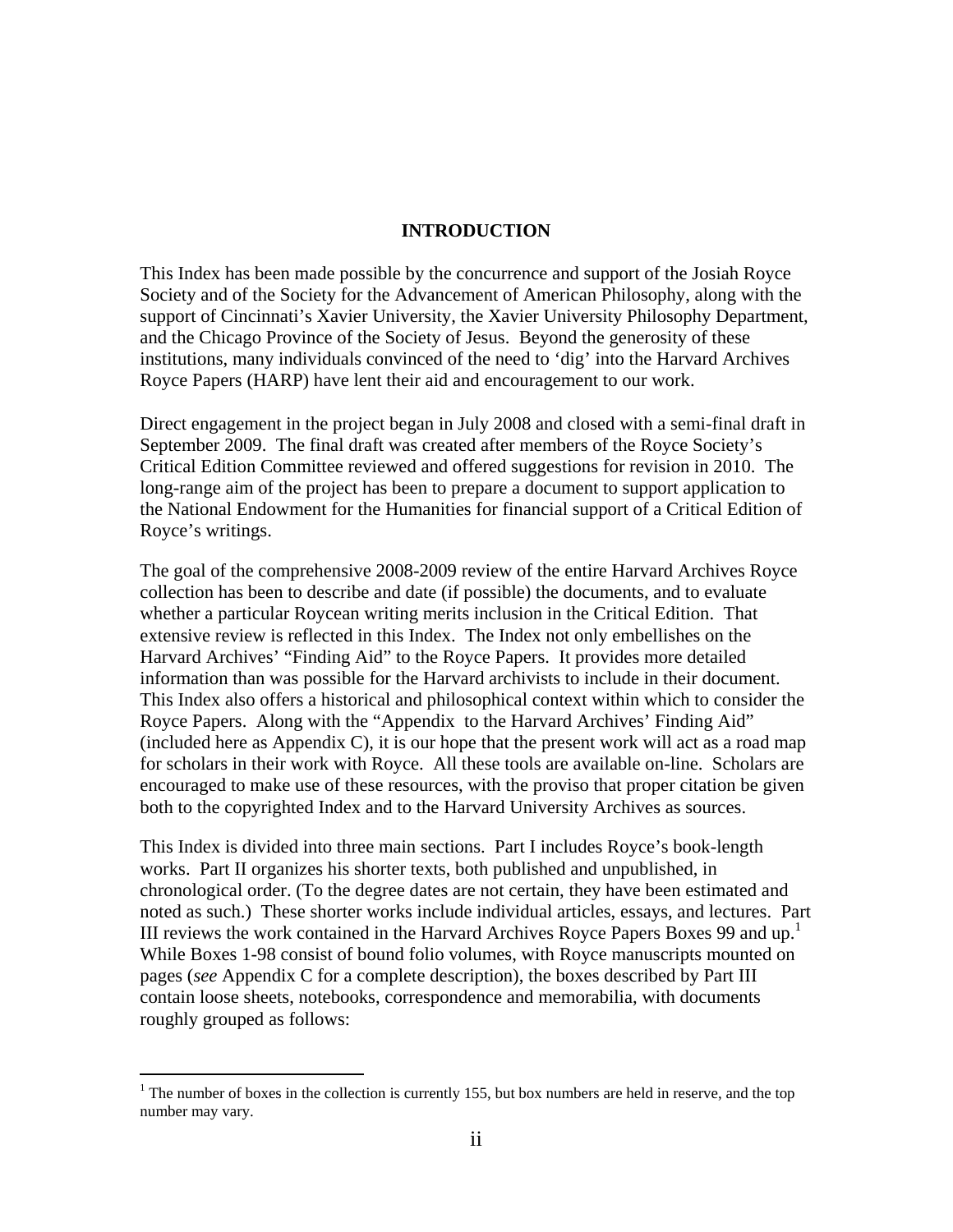- Logicalia (although non-logic work is interspersed): Boxes 107-114
- Royce's Undergraduate and Graduate School work: Boxes 115-120
- Professional incoming correspondence: Boxes 121-124
- Family (chiefly incoming) correspondence: Boxes 125, 134, and 136

Finally, the present Index is not limited to the Royce writings contained in the Harvard Archives. Indeed, although many manuscripts from Royce's published books are preserved in the Archives, $\frac{3}{2}$  as of 2010 the following manuscripts of published Royce work did *not* appear to be housed there.3

- *California*
- *Feud of Oakfield Creek*
- *Spirit of Modern Philosophy*
- *Outlines of Psychology*
- *Herbert Spencer*
- *War and Insurance*
- *The Hope of the Great Community*<sup>4</sup> in its final MS form,
- *The Conception of Immortality*, 1899 Ingersoll Lecture<sup>5</sup>

We also note that manuscripts for certain *unpublished* Royce work, which were at some point part of the Roycean corpus as it appeared in Loewenberg's "Bibliography of Unpublished Writings of Josiah Royce," *Philosophical Review,* 26 (September 1917): 578-82, are not included in the Harvard Archives Royce Papers:

- Royce's PhD. Dissertation MS: "On the Interdependence of the Principles of Knowledge" (1878). This MS is reserved at Johns Hopkins University and was forwarded by Loewenberg at Lovejoy's request. A typescript copy is contained in HARP at Box 119, Folder 6.
- A Manuscript Fragment or Sketch: "Studies on Progress," (1880).
- A Manuscript of Royce's Diary of Royce from January 18, 1880 onward.<sup>6</sup>

Concerning the evaluations offered throughout the Index, we ask the reader to remember that they are the frail, non-final appraisals of one person from his 2009 point of view  $-$ Frank Oppenheim (FMO), the point man of the "dig" team. He offers them to scholars and to the Royce Critical Edition editorial board for their communal appraisal, to

 $\overline{a}$ 

<sup>&</sup>lt;sup>2</sup> *See* HARP Boxes 1-39.

 $3\,$  It is possible that these manuscripts have been misplaced, or are housed in California or Baltimore archives. *See* William E. Hocking's four page list, written in pencil and folded under the front cover of "Loewenberg's Notebook" in HARP Box 142, folder 3 for a sense of what may have existed after Royce's death.

<sup>&</sup>lt;sup>4</sup> For a pre-final draft in edited typescript see HARP Box 51, document 2.<br><sup>5</sup> This is not the same manuscript that may be found in HABP Box 61, does

 $5$  This is not the same manuscript that may be found in HARP Box 61, document 3, which bears the same title.

<sup>6</sup> *See Fugitive Essays* 32-34 and Box 126, Folder 1.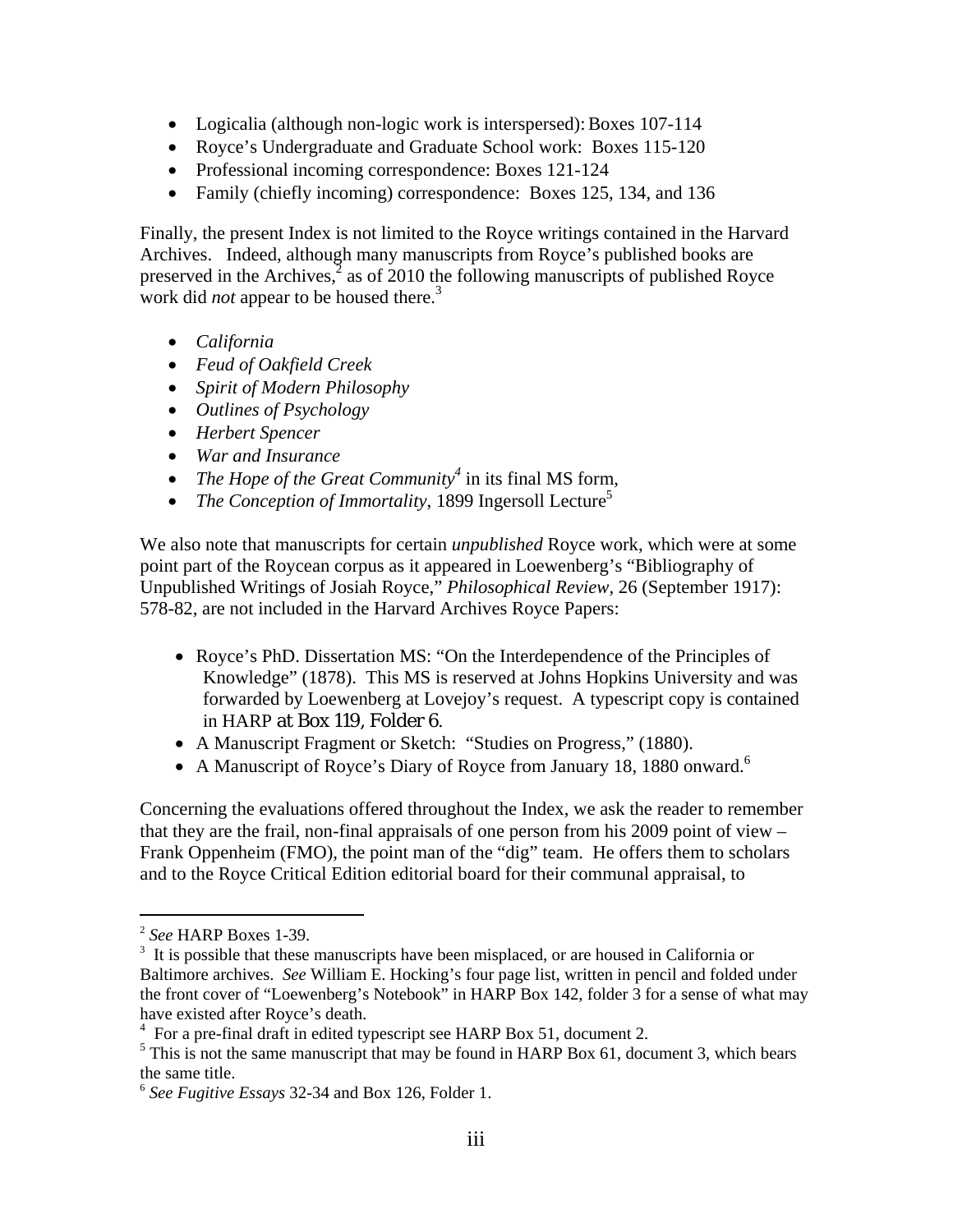confirm, disagree or significantly revise. He seeks that wiser conjoint interpretation of "the genuine mind of Royce" which the Critical Editors of his Writings are bound to portray. For other scholars and readers, the evaluations may serve as stimuli toward their own more critical appraisal of the person and mind of Royce.

Our "'dig' team" has sought accuracy throughout the project. Members of the Royce Society have examined drafts, made suggestions and edits, and have reported shortcomings. Nevertheless we recognize the possibility in-creeping errors, and take full responsibility for those that still remain.

Time has not always been on our side in the project. We had planned on a fifteen month 'dig,' but a staph infection laid Professor Oppenheim low for two months, during which time his research assistant, Dawn Aberg, and John J. Kaag (working on a volunteer basis), kept the 'dig' going. From May to September 2009, Professor Oppenheim grew well enough to visit the Archives weekly and keep direction going by phone contact. The overall result is a Comprehensive Index that is not as perfect as we had planned. But we believe scholars will find it a useful guide to Royce's writings, one well-suited for computer searches via topics, terms, dates, and hyperlinks.

This project would not have been possible without the persevering cooperation of the staff of the Harvard University Archives and its Chief Archivist, Megan Sniffin-Marinoff. To them we are deeply indebted.

The 'dig' team:

 Frank M. Oppenheim, S.J. John J. Kaag Dawn Aberg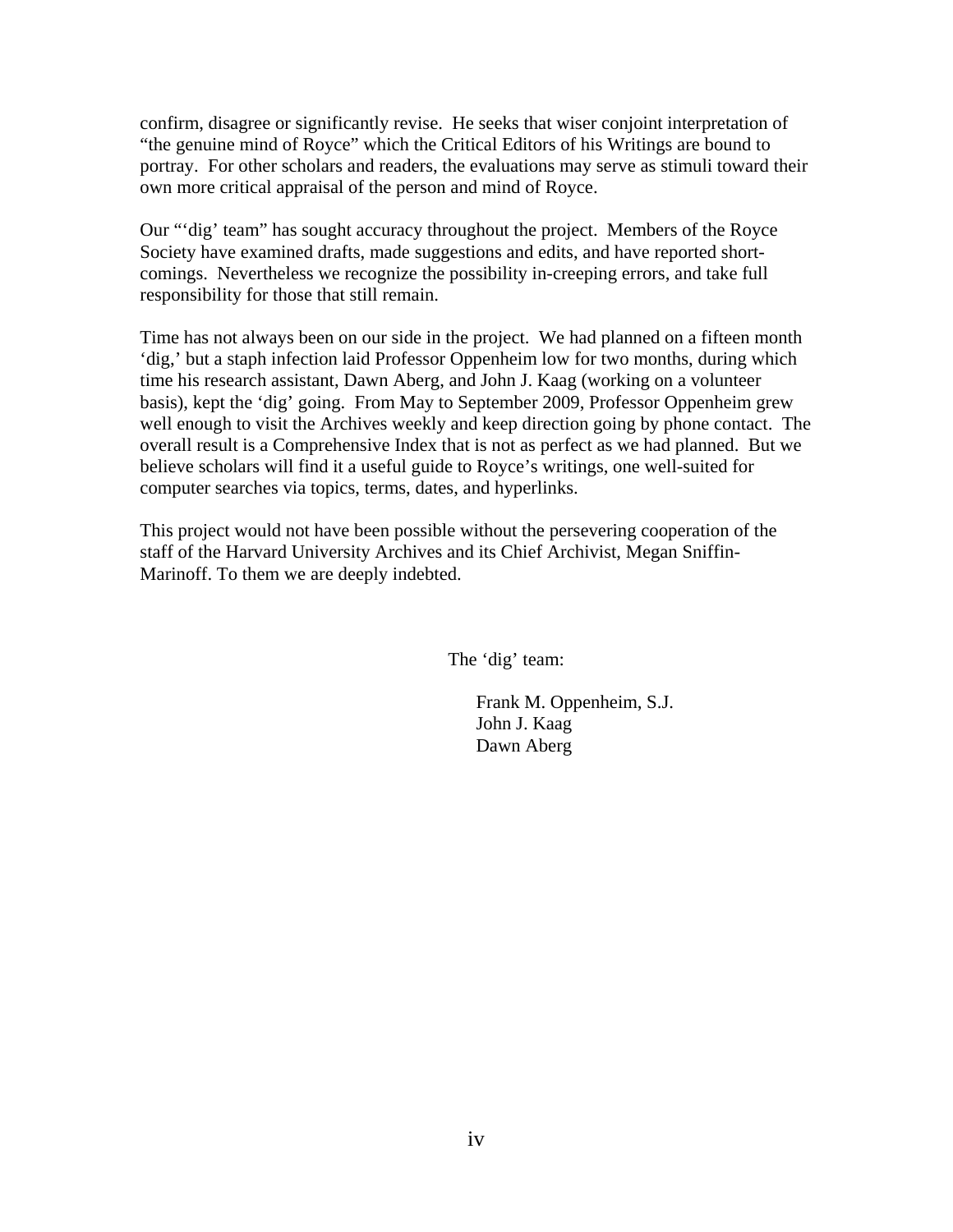#### **ABBREVIATIONS EMPLOYED**

The following abbreviations may be found in the Index.

- B published book
- CSP Charles Sanders Peirce
- CG *The Conception of God*
- CI Comprehensive Index
- *CI The Conception of Immortality*
- DA Dawn Aberg
- $1<sup>st</sup>D$  first draft
- FD final draft
- FMO Frank M. Oppenheim, S.J.
- GHH George Holmes Howison
- GHP George Herbert Palmer
- *HGC The Hope of the Great Community*
- JC John Clendenning
- JJK John J. Kaag
- JR Josiah Royce
- KR (or KHR) Katharine (Head) Royce

*Letters*

*The Letters of Josiah Royce*, Clendenning, ed. (Chicago: The University of Chicago Press, 1970)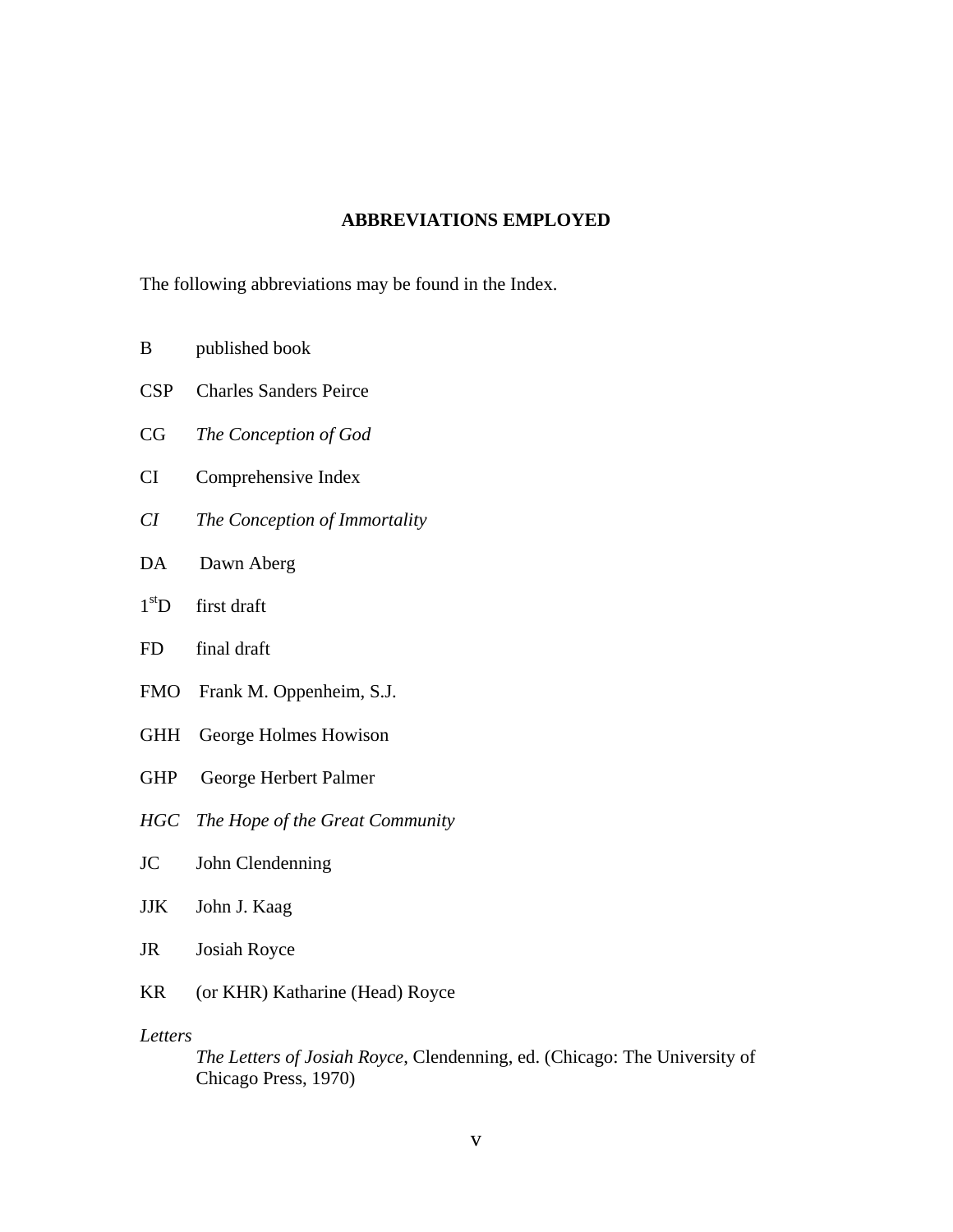- *Life* Clendenning, *The Thought and Character of Josiah Royce*, 2<sup>nd</sup> edition (Nashville: Vanderbilt University Press, 1999)
- MS manuscript
- PC *The Problem of Christianity*
- *PL The Philosophy of Loyalty*
- *RAP The Religious Aspect of Philosophy*
- RBP Ralph Barton Perry
- RNF Revised Non-Final Draft
- *RQP Race Questions, Provincialism, and Other American Problems*
- RR Ruth Royce
- SER Sarah Eleanor Royce
- *SGE Studies in Good and Evil*
- *SMP The Spirit of Modern Philosophy*
- *SRI The Sources of Religious Insight*
- WEH William Ernest Hocking
- *WI War and Insurance*
- *WI*:1 *The World and the Individual*, First Series
- *WI*:2 *The World and the Individual*, Second Series
- WJ William James
- *WJO William James and Other Essays*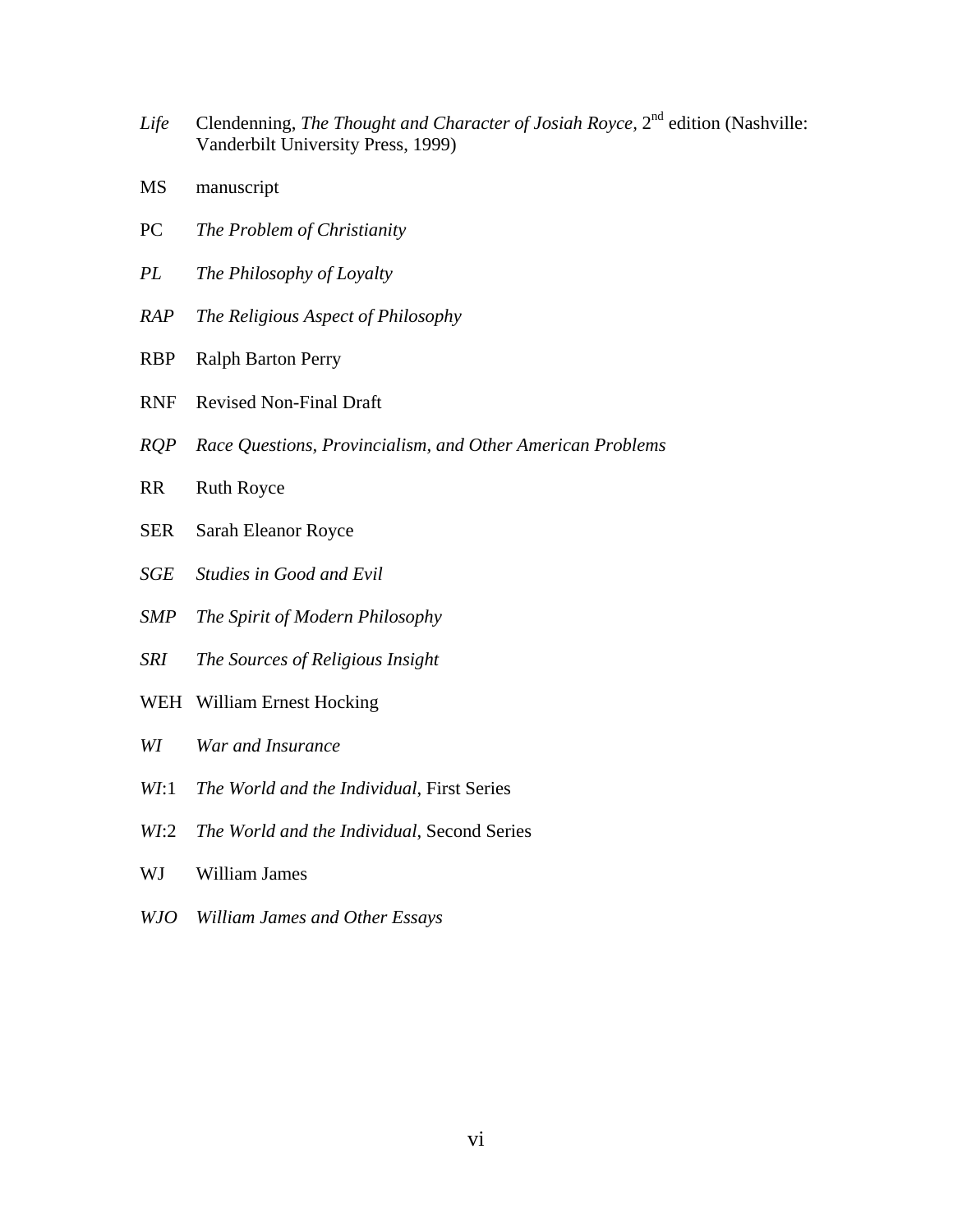### **Abbreviated Table of Contents7**

**Page**

| <b>Introduction</b>  |                                                                                                       | $\mathbf{i}$ |
|----------------------|-------------------------------------------------------------------------------------------------------|--------------|
| <b>Abbreviations</b> |                                                                                                       | $\mathbf{v}$ |
|                      | <b>Abbreviated Table of Contents</b>                                                                  | vii          |
|                      | <b>Full Table of Contents</b>                                                                         | ix           |
| Part I               | <b>Book Length Works</b>                                                                              | $\mathbf{1}$ |
|                      | <b>Theoretical Works</b>                                                                              | $\mathbf{1}$ |
|                      | <b>Practical Application Books</b>                                                                    | <b>110</b>   |
| Part II              | Articles, Essays, Lectures, and Fragments,<br>published and unpublished<br>(chronologically arranged) | 138          |
| <b>Juvenilia</b>     | (Royce's work through 1875, following his graduation from the<br>University of California, Berkeley)  | 138          |
|                      | <b>Adult Work</b><br>$(1877$ to 1916)                                                                 | 158          |
| Part III             | <b>Harvard Archives Royce Papers</b><br><b>Boxes 99 - 154</b><br>(unbound documents)                  | 420          |
|                      | Boxes 107-114 Logic Work (with non-logic work mixed in)                                               | 466          |

<sup>&</sup>lt;sup>7</sup> The full in-depth Table of Contents follows. This abbreviated version gives a quick sense of the project's organization.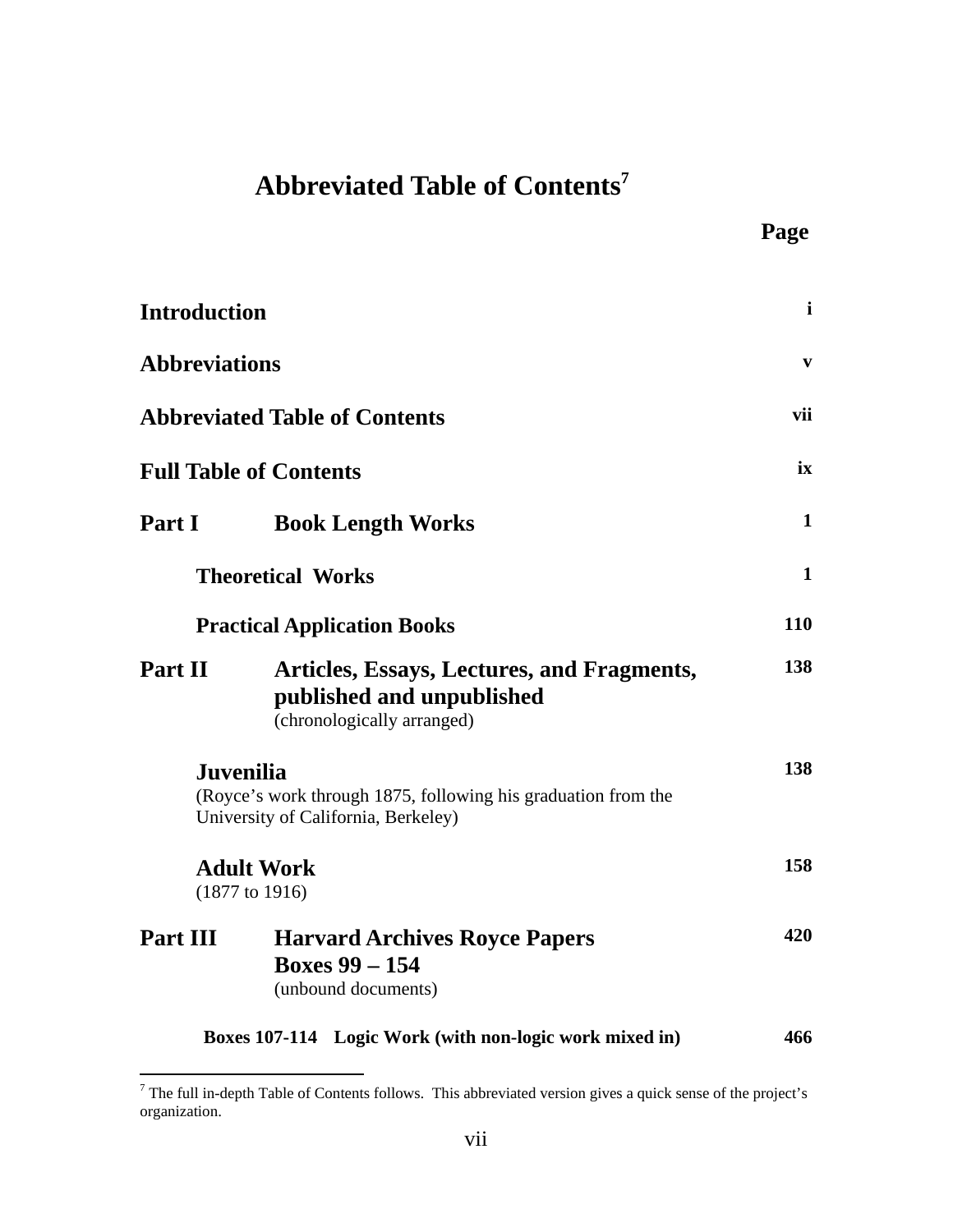|                    | <b>Boxes 115-120 Undergraduate and Graduate School</b><br>Correspondence | 495 |
|--------------------|--------------------------------------------------------------------------|-----|
|                    | <b>Boxes 121-124 Professional (Incoming) Correspondence</b>              | 516 |
|                    | <b>Boxes 125 Family Correspondence</b>                                   | 517 |
| 134                |                                                                          | 542 |
| 136                |                                                                          | 546 |
| Appendix A:        | <b>Biographical Materials</b>                                            | 558 |
| <b>Appendix B:</b> | <b>Excerpts from Manuscripts and Notes</b>                               | 583 |
| Appendix C:        | The Appendix to the Harvard Archives                                     | 606 |
|                    | <b>Finding Aid to the Papers of Josiah Royce</b>                         |     |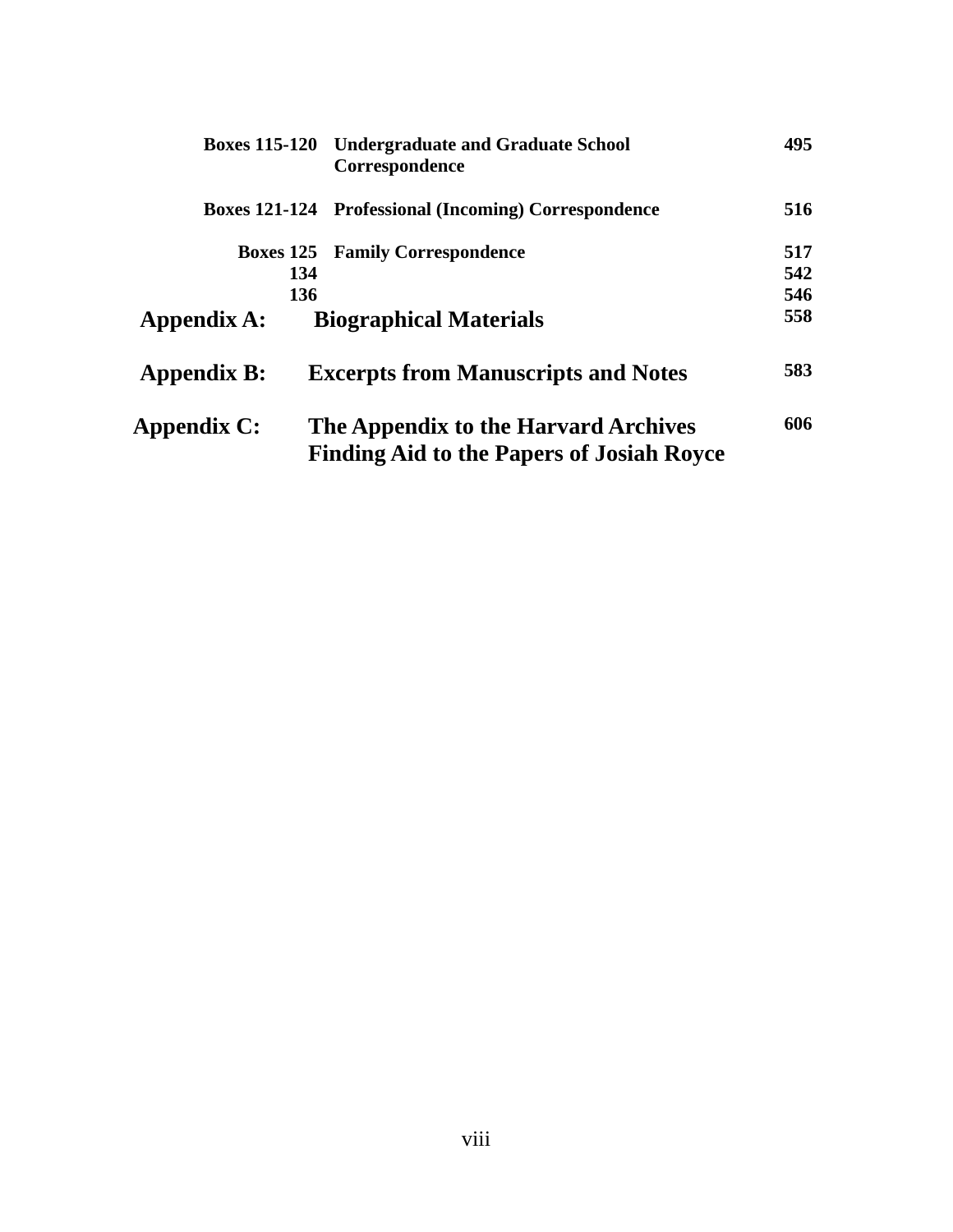# **TABLE OF CONTENTS**

|                          |                | <b>Comprehensive Index of the Josiah Royce</b><br><b>Papers in the Harvard University Archives</b> | Page           |
|--------------------------|----------------|----------------------------------------------------------------------------------------------------|----------------|
| <b>Introduction</b>      |                |                                                                                                    | Ť.             |
| <b>Abbreviations</b>     |                |                                                                                                    | V              |
|                          |                | <b>Abbreviated Table of Contents</b>                                                               | vii            |
| <b>Table of Contents</b> |                |                                                                                                    | ix             |
| Part I                   |                | <b>Book Length Works</b>                                                                           | $\mathbf 1$    |
| <b>Theoretical Works</b> |                |                                                                                                    |                |
|                          | $\mathbf{1}$   | <b>Religious Aspect of Philosophy</b>                                                              | $\mathbf 1$    |
|                          | $\overline{2}$ | California, from the Conquest in 1846 to the Second<br>Vigilance Committee in San Francisco        | $\mathbf 1$    |
|                          | 3              | The Feud of Oakfield Creek                                                                         | $\overline{2}$ |
|                          | $\overline{4}$ | The Spirit of Modern Philosophy                                                                    | $\overline{2}$ |
|                          | 5              | The Conception of God                                                                              | $\overline{2}$ |
|                          |                | "The Absolute and the Individual: a Supplementary<br>Essay"                                        | 5              |
|                          | 6              | The Conception of Immortality                                                                      | 8              |
|                          | 7              | The World and the Individual: First Series                                                         | 8              |
|                          |                | "The One, the Many, and the Infinite: Supplementary<br>Essay"                                      | 25             |
|                          | 8              | The World and the Individual: Second Series                                                        | 33             |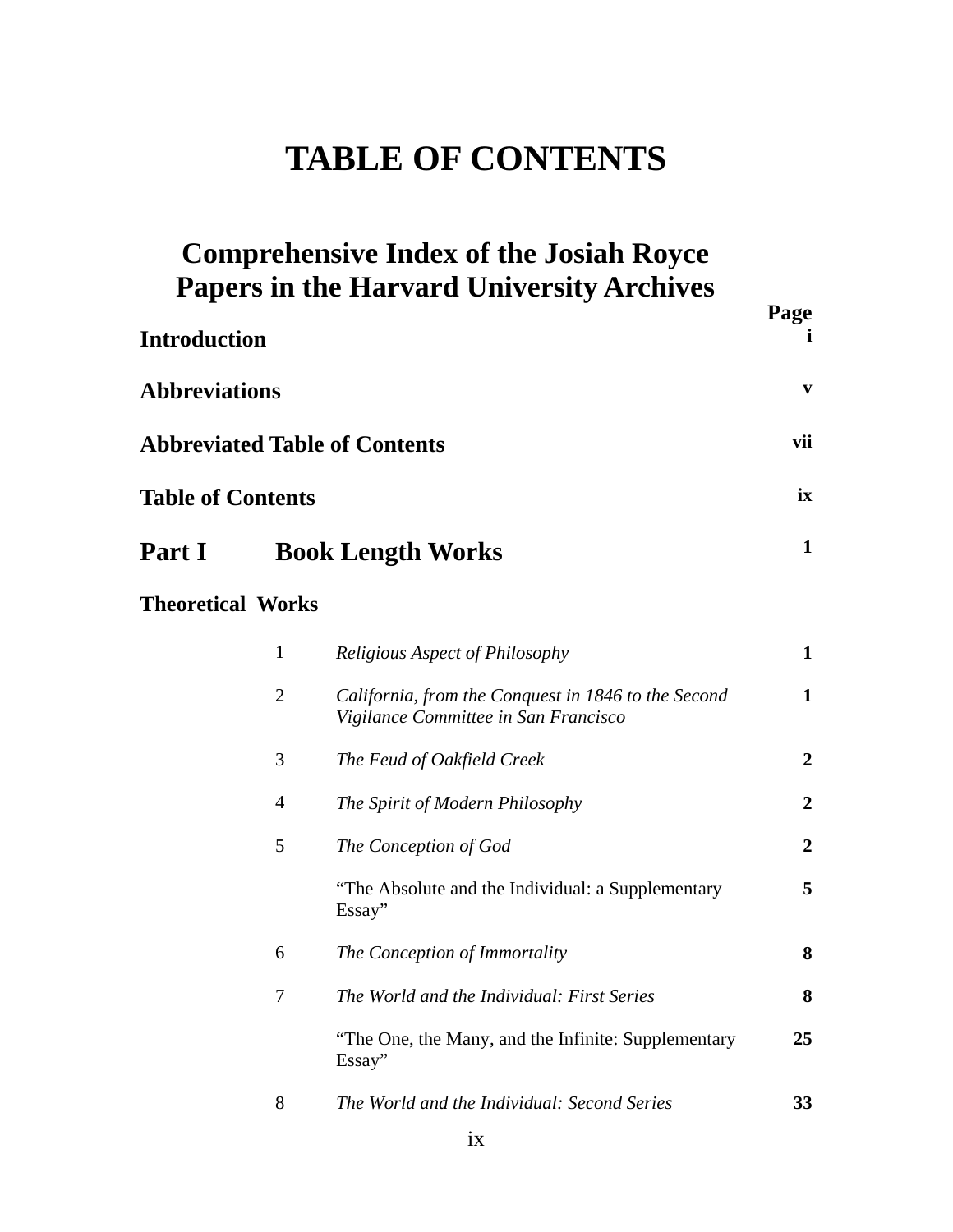|                                    | 9            | Outlines of Psychology                                                                                       | 69         |
|------------------------------------|--------------|--------------------------------------------------------------------------------------------------------------|------------|
|                                    | 10           | Herbert Spencer: An Estimate and a Review                                                                    | 69         |
|                                    | 11           | Lectures on Modern Idealism                                                                                  | 69         |
|                                    | 12           | The Philosophy of Loyalty                                                                                    | 73         |
|                                    | 13           | The Sources of Religious Insight                                                                             | 85         |
|                                    | 14           | The Problem of Christianity                                                                                  | 87         |
|                                    |              | Part I: The Doctrine of Christian Life                                                                       | 95         |
|                                    |              | Part II: The Real World and the Christian Ideas                                                              | 99         |
| <b>Practical Application Books</b> |              |                                                                                                              | <b>110</b> |
|                                    | 15           | Primer of Logical Analysis for the Use of Composition<br><b>Students</b>                                     | <b>110</b> |
|                                    | 16           | Studies of Good and Evil                                                                                     | <b>110</b> |
|                                    | 17           | Race Questions, Provincialism, and Other American<br>Problems                                                | 121        |
|                                    | 18           | William James and Other Essays                                                                               | 128        |
|                                    | 19           | War and Insurance (manuscripts, book, and articles)                                                          | 131        |
|                                    | 20           | The Hope of the Great Community                                                                              | 134        |
| <b>Part II</b>                     |              | <b>Articles, Essays, Lectures, and</b><br>Fragments, published and unpublished<br>(chronologically arranged) | 139        |
|                                    | $\mathbf{1}$ | <b>Pussy Blackie's Travels</b>                                                                               | 139        |
|                                    | 2            | Is The Assassination of Tyrants Ever Justifiable                                                             | 141        |
|                                    | 3            | The Miner's Grave                                                                                            | 141        |
|                                    | 4            | Untitled Essay ("Lonesome Lovers' Grave")                                                                    | 141        |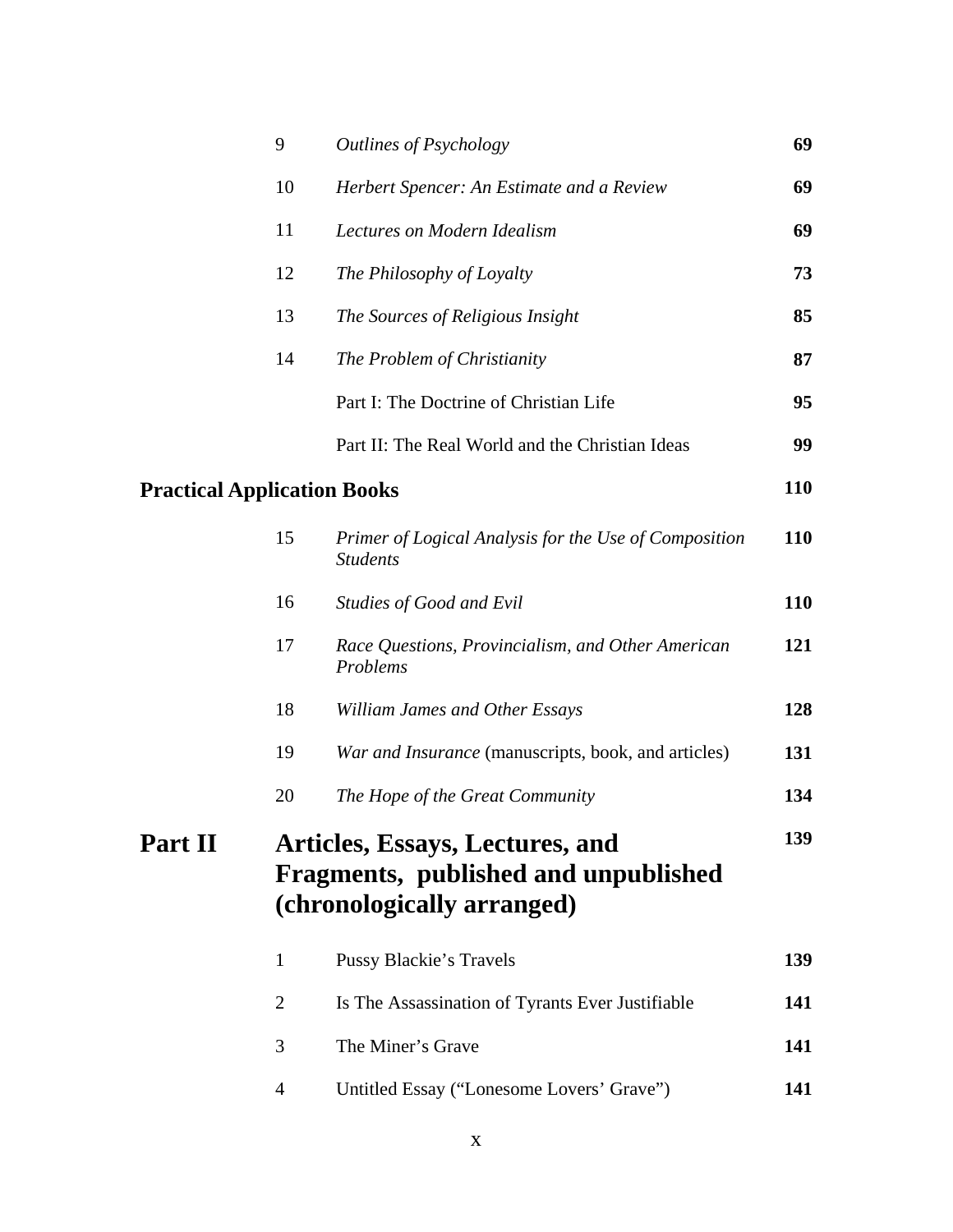| 5  | <b>Fairy Tales: The Greeks</b>                                                         | 142 |
|----|----------------------------------------------------------------------------------------|-----|
| 6  | A Nocturnal Expedition                                                                 | 144 |
| 7  | <b>Untitled Essay</b>                                                                  | 144 |
| 8  | Untitled Essay ("Meditation in a Graveyard")                                           | 144 |
| 9  | An Incursion into the Regions of the Sentimental                                       | 144 |
| 10 | Personification in Early Tongues (1871)                                                | 145 |
| 11 | Our Union                                                                              | 145 |
| 12 | Sound and Silence                                                                      | 145 |
| 13 | Personification in Early Tongues (1873)                                                | 146 |
| 14 | Address to the president of the Neolean Society                                        | 146 |
| 15 | <b>Casual Observation of Human Nature</b>                                              | 146 |
| 16 | <b>Recent Discussions on Class Feeling</b>                                             | 147 |
| 17 | The Problem of Class Feeling                                                           | 147 |
| 18 | The Modern Novel as a Mode of Conveying<br><b>Instruction and Accomplishing Reform</b> | 147 |
| 19 | <b>Literary Education</b>                                                              | 148 |
| 20 | Comments Suggested by a Principle in the Science of<br>History                         | 148 |
| 21 | The Prince of Denmark                                                                  | 148 |
| 22 | The Literary Artist and the Work of Literary Art                                       | 149 |
| 23 | McCullough's Hamlet                                                                    | 149 |
| 24 | <b>Editorial Responsibility</b>                                                        | 149 |
| 25 | The Death of President Durant                                                          | 149 |
| 26 | Draper's Religion and Science                                                          | 149 |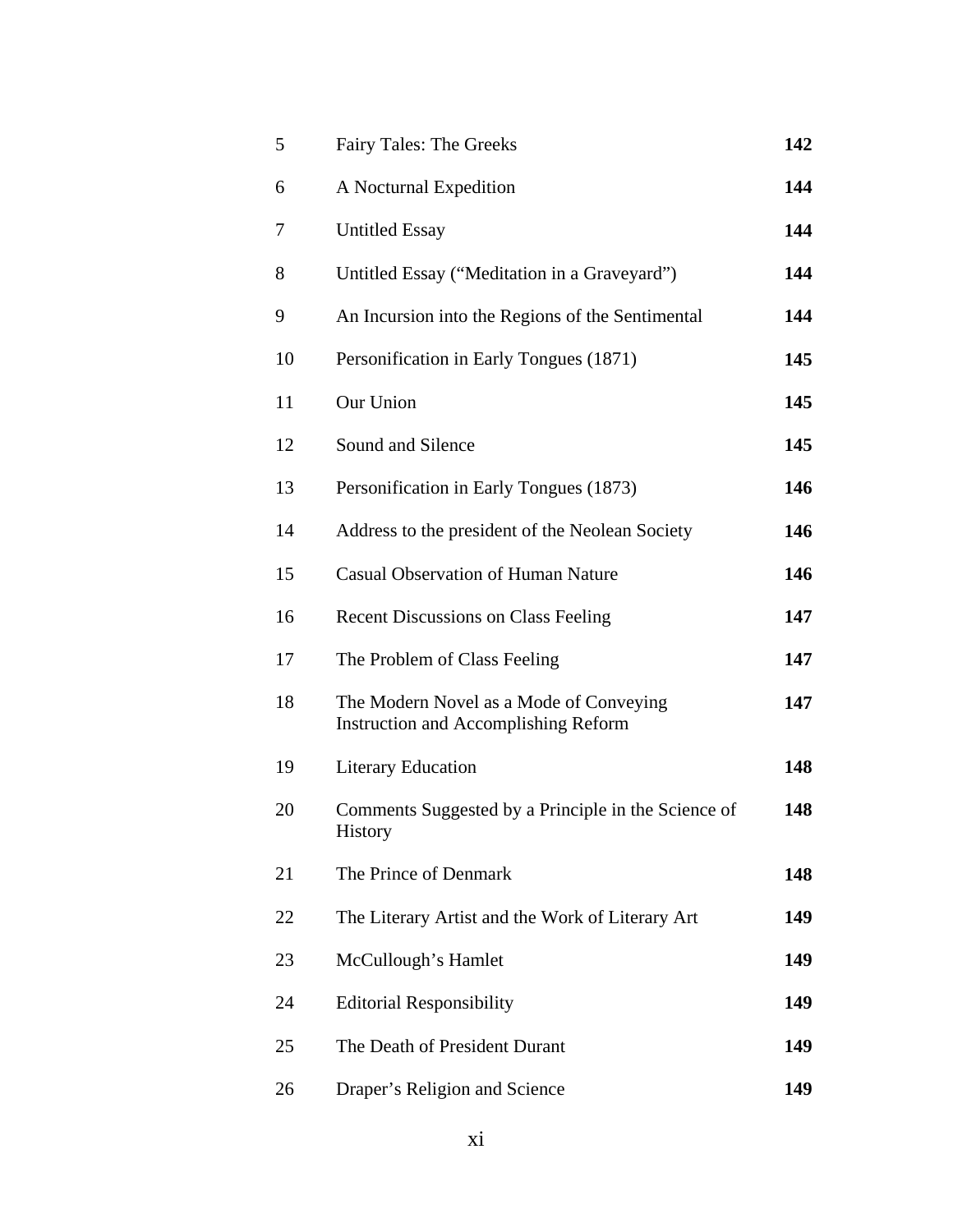| 27 | <b>Henry Durant</b>                                | 150 |
|----|----------------------------------------------------|-----|
| 28 | The Exercises on the Day of the Funeral            | 150 |
| 29 | Notes on Exchanges                                 | 150 |
| 30 | Turgenieff's [sic] "Liza"                          | 150 |
| 31 | The Vassar Miscellany and Middlemarch              | 150 |
| 32 | Irving and His Critics                             | 151 |
| 33 | Notes on Exchanges                                 | 151 |
| 34 | Truth in Art                                       | 151 |
| 35 | <b>Berkeley Sunsets</b>                            | 151 |
| 36 | Darwin Answered, or Evolution a Myth               | 151 |
| 37 | T. Hardy's Far from the Madding Crowd              | 151 |
| 38 | The Foundation Idea in Poe's Poetry                | 152 |
| 39 | Notes on Exchanges                                 | 152 |
| 40 | A Resolution                                       | 152 |
| 41 | Elaine and Ophelia                                 | 152 |
| 42 | A Chess Club                                       | 152 |
| 43 | The Aim of Criticism                               | 152 |
| 44 | The Commencements Appointments                     | 153 |
| 45 | On a Passage in Sophocles                          | 153 |
| 46 | The 'Holy Grail' of Tennyson                       | 153 |
| 47 | The Aim of Poetry                                  | 154 |
| 48 | The Intention of the Prometheus Bound of Aeschylus | 154 |
| 49 | The Last Days of '75                               | 155 |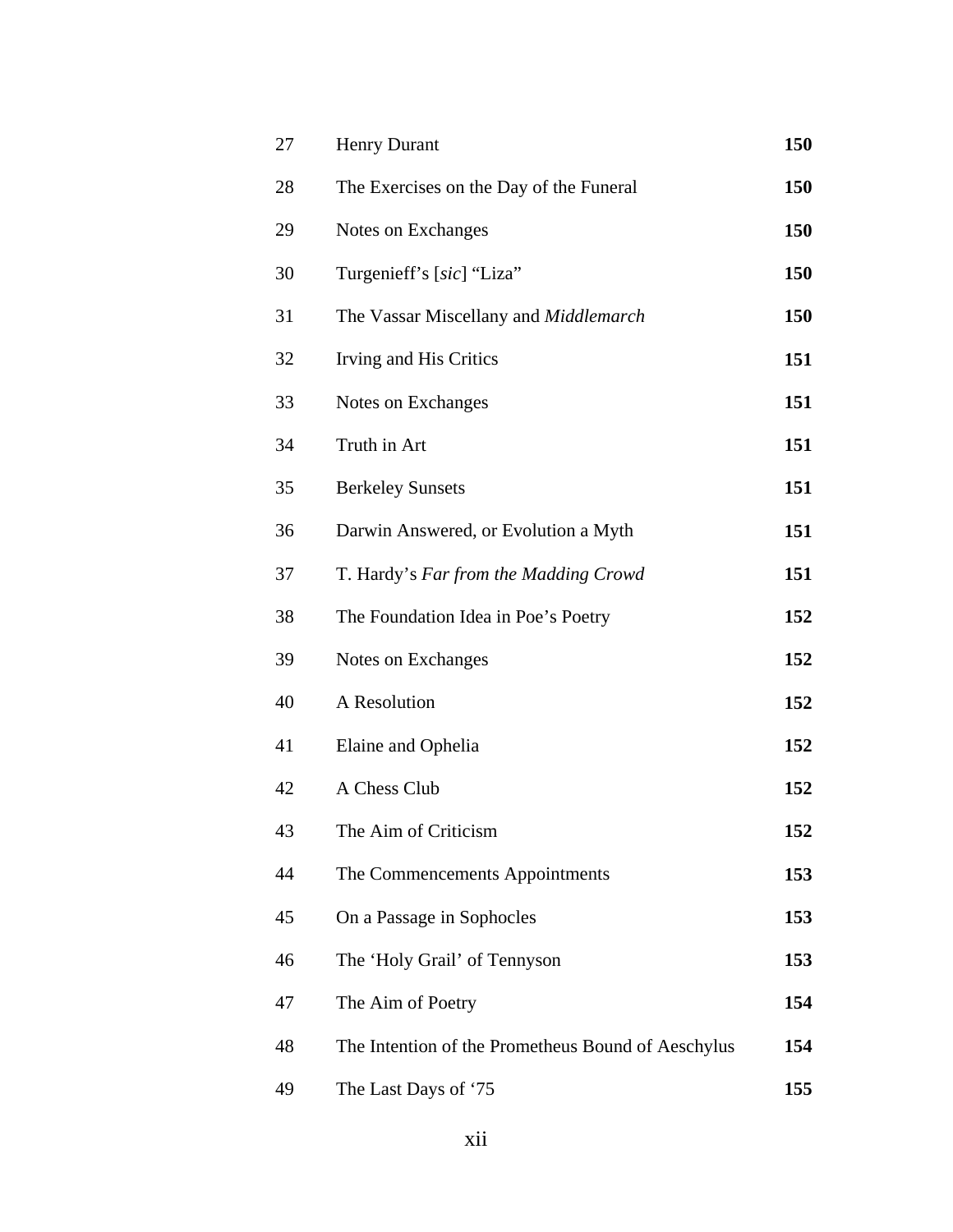| 50 | Untitled Manuscript (Plato and the Unmoved Mover)                                                                                                                                                                                                                                                                       | 155 |
|----|-------------------------------------------------------------------------------------------------------------------------------------------------------------------------------------------------------------------------------------------------------------------------------------------------------------------------|-----|
| 51 | <b>Untitled Fragments</b>                                                                                                                                                                                                                                                                                               | 155 |
| 52 | <b>Untitled Manuscript (Parmenides)</b>                                                                                                                                                                                                                                                                                 | 156 |
| 53 | The Life Harmony                                                                                                                                                                                                                                                                                                        | 156 |
| 54 | Miscellaneous Documents Relating to Royce's Study<br>in Germany                                                                                                                                                                                                                                                         | 157 |
| 55 | Certain Points in Aristotle's Treatise of Poetry                                                                                                                                                                                                                                                                        | 158 |
| 56 | The Circulating Library                                                                                                                                                                                                                                                                                                 | 158 |
| 57 | The Spirit of Modern Philosophy                                                                                                                                                                                                                                                                                         | 158 |
| 58 | Fragment (Introduction to lectures at Johns Hopkins<br>University)                                                                                                                                                                                                                                                      | 159 |
| 59 | <b>Doctoral Dissertation</b>                                                                                                                                                                                                                                                                                            | 159 |
| 60 | Spinoza's Theory of Religious Liberty in the State                                                                                                                                                                                                                                                                      | 161 |
| 61 | Group of Essays and Essay Fragments<br>In the Footsteps of Kant<br>$\bullet$<br><b>Historical Method in Sociology</b><br>$\bullet$<br>The Truth Seeking Instinct<br>$\bullet$<br>The Definition of Knowledge<br>$\bullet$<br>The Critical Theory of Knowledge<br><b>Notes</b><br>$\bullet$<br><b>Untitled Fragments</b> | 162 |
| 62 | On the Poetry of the German Romantic School                                                                                                                                                                                                                                                                             | 168 |
| 63 | <b>What Constitutes Good Fiction</b>                                                                                                                                                                                                                                                                                    | 170 |
| 64 | Knowledge and Nature                                                                                                                                                                                                                                                                                                    | 171 |
| 65 | Friedrich Albert Lange and his Ethical Idealism                                                                                                                                                                                                                                                                         | 171 |
| 66 | Untitled (practical and speculative thinking, rational<br>and irrational elements)                                                                                                                                                                                                                                      | 172 |
| 67 | Lectures to Berkeley Classes (Fall 1878)                                                                                                                                                                                                                                                                                | 173 |
|    |                                                                                                                                                                                                                                                                                                                         |     |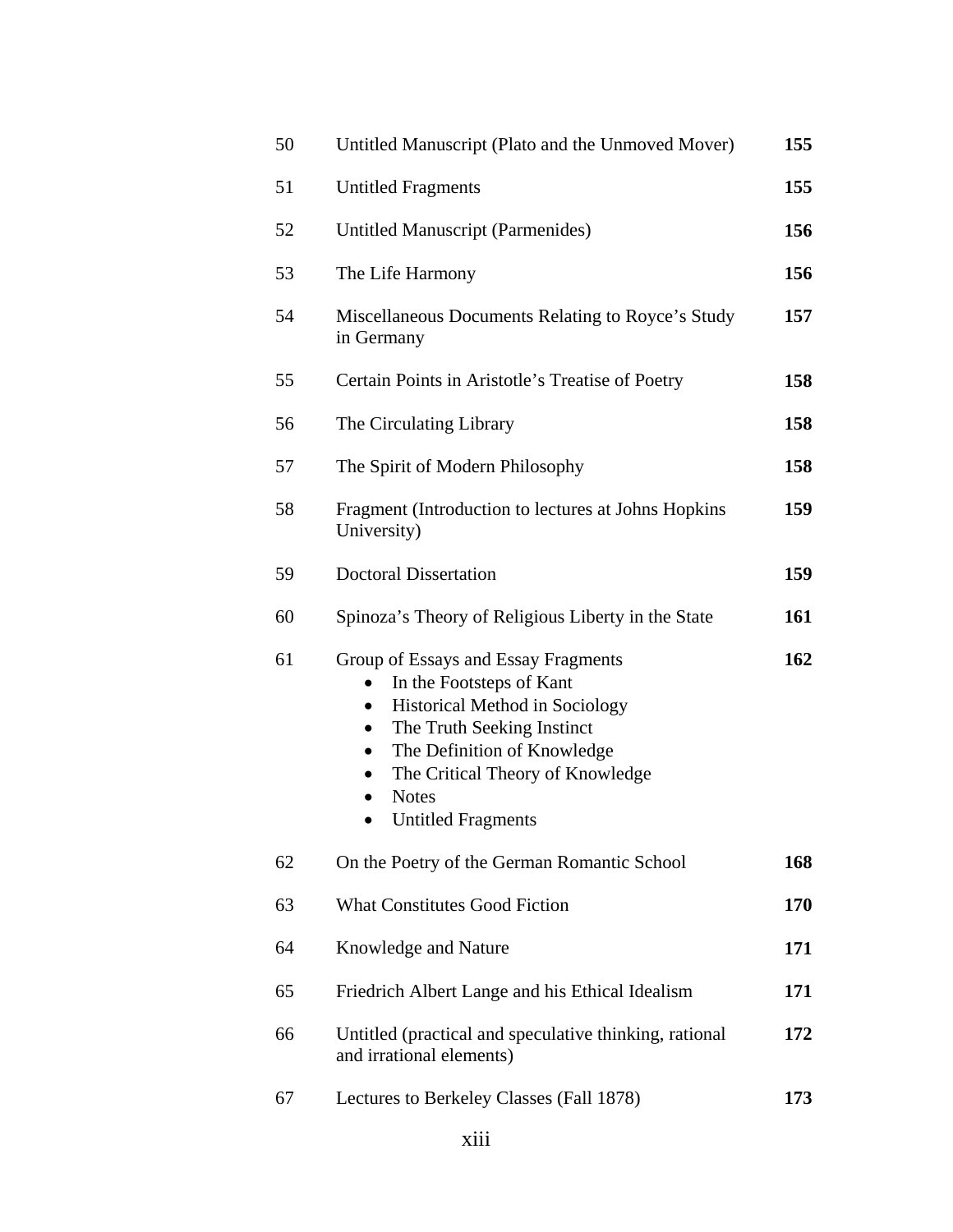| 68 | A Monkish Chronicle                                                                                                                                                                                                                                                                                               | 176        |
|----|-------------------------------------------------------------------------------------------------------------------------------------------------------------------------------------------------------------------------------------------------------------------------------------------------------------------|------------|
| 69 | Schiller's Ethical Studies                                                                                                                                                                                                                                                                                        | 177        |
| 70 | <b>Berkeley Lectures 1879</b>                                                                                                                                                                                                                                                                                     | 177        |
| 71 | The Practical Significance of Pessimism                                                                                                                                                                                                                                                                           | 179        |
| 72 | On the Will as the Principle of Philosophy                                                                                                                                                                                                                                                                        | 179        |
| 73 | Meditations Before the Gate                                                                                                                                                                                                                                                                                       | 179        |
| 74 | The Nature of Voluntary Progress                                                                                                                                                                                                                                                                                  | 180        |
| 75 | Some Illustrations of the Structure and Growth of<br>Human Thought                                                                                                                                                                                                                                                | 181        |
| 76 | The Possibility of Experience                                                                                                                                                                                                                                                                                     | 182        |
| 77 | Unfinished Rewriting of an Essay in the Californian                                                                                                                                                                                                                                                               | 182        |
| 78 | Test of Right and Wrong                                                                                                                                                                                                                                                                                           | 182        |
| 79 | On Purpose and Thought                                                                                                                                                                                                                                                                                            | 183        |
| 80 | Shelley and the Revolution                                                                                                                                                                                                                                                                                        | 183        |
| 81 | Pessimism and Modern Thought                                                                                                                                                                                                                                                                                      | 183        |
| 82 | <b>Essays and Fragments</b><br>The Purpose of Thought<br>Sketch of the Infinitesimal Calculus<br><b>Outlines of Critical Philosophy</b><br>The Work of Thought<br>Thought=Purposes<br>The Interpretation of Consciousness<br>The Scope and Purpose of Psychology<br>$\bullet$<br><b>Reality and Consciousness</b> | 184        |
| 83 | The Interpretation of Consciousness                                                                                                                                                                                                                                                                               | 188        |
| 84 | Natural Rights and Spinoza's Essay on Liberty                                                                                                                                                                                                                                                                     | 189        |
| 85 | Three Essays<br>The Theory of Evolution in its Relation to                                                                                                                                                                                                                                                        | <b>190</b> |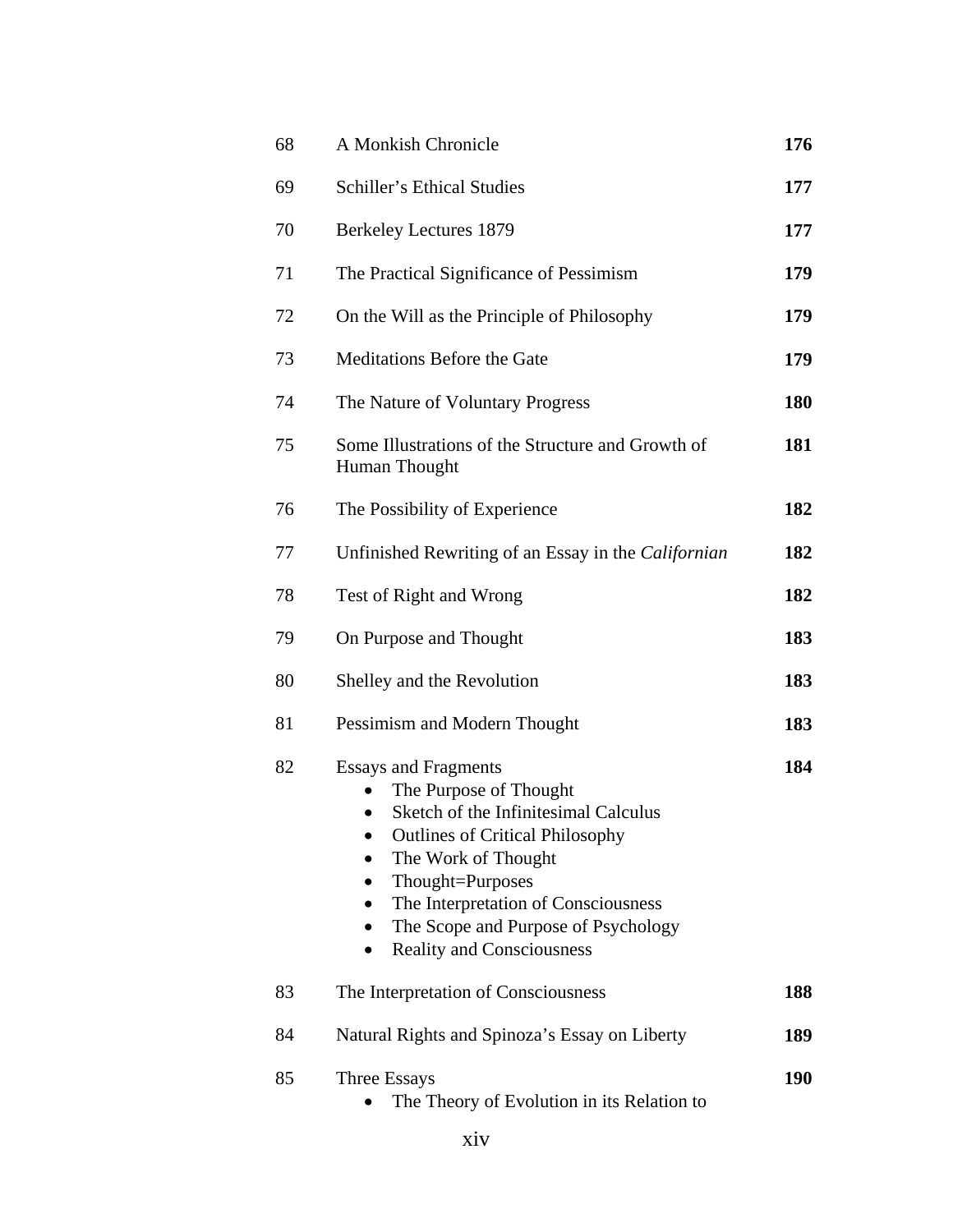|     | Philosophy<br>Matter and Consciousness (fragment)<br>$\bullet$<br>Logic as an English Study                                                                                                                          |     |
|-----|----------------------------------------------------------------------------------------------------------------------------------------------------------------------------------------------------------------------|-----|
| 86  | "Truth-Seeking" Manuscripts<br>The Work of the Truth-Seeker<br>The Truth-Seeking Instinct (outline)<br>$\bullet$<br>Book I: Truth and Reality (outline)<br>$\bullet$<br>The Postulates of Truth-Seeking<br>$\bullet$ | 193 |
| 87  | George Eliot as a Religious Teacher                                                                                                                                                                                  | 196 |
| 88  | Doubting and Working                                                                                                                                                                                                 | 197 |
| 89  | 'Mind-Stuff' and Reality                                                                                                                                                                                             | 197 |
| 90  | Before and Since Kant                                                                                                                                                                                                | 197 |
| 91  | Kant's Relation to Modern Philosophic Progress                                                                                                                                                                       | 198 |
| 92  | <b>Reality and Consciousness</b>                                                                                                                                                                                     | 199 |
| 93  | Mind and Reality                                                                                                                                                                                                     | 200 |
| 94  | Two Days in Life's Woods (a poem)                                                                                                                                                                                    | 202 |
| 95  | Lectures on Ethical Ideals in Relation to Society                                                                                                                                                                    | 202 |
| 96  | The Freedom of Teaching                                                                                                                                                                                              | 203 |
| 97  | Review, Coues' Biogen                                                                                                                                                                                                | 203 |
| 98  | Bancroft's First-Fifth Readers (editorial contribution)                                                                                                                                                              | 203 |
| 99  | The Squatter Riot of '50 in Sacramento                                                                                                                                                                               | 203 |
| 100 | The Opening of the Great West, Oregon and California                                                                                                                                                                 | 204 |
| 101 | Review, Thompson's A System of Psychology                                                                                                                                                                            | 206 |
| 102 | Letter to the Editor, Overland Monthly (1886)                                                                                                                                                                        | 206 |
| 103 | Bancroft and Hittel on California                                                                                                                                                                                    | 206 |
| 104 | Review, Martineau's Types of Ethical Theory                                                                                                                                                                          | 206 |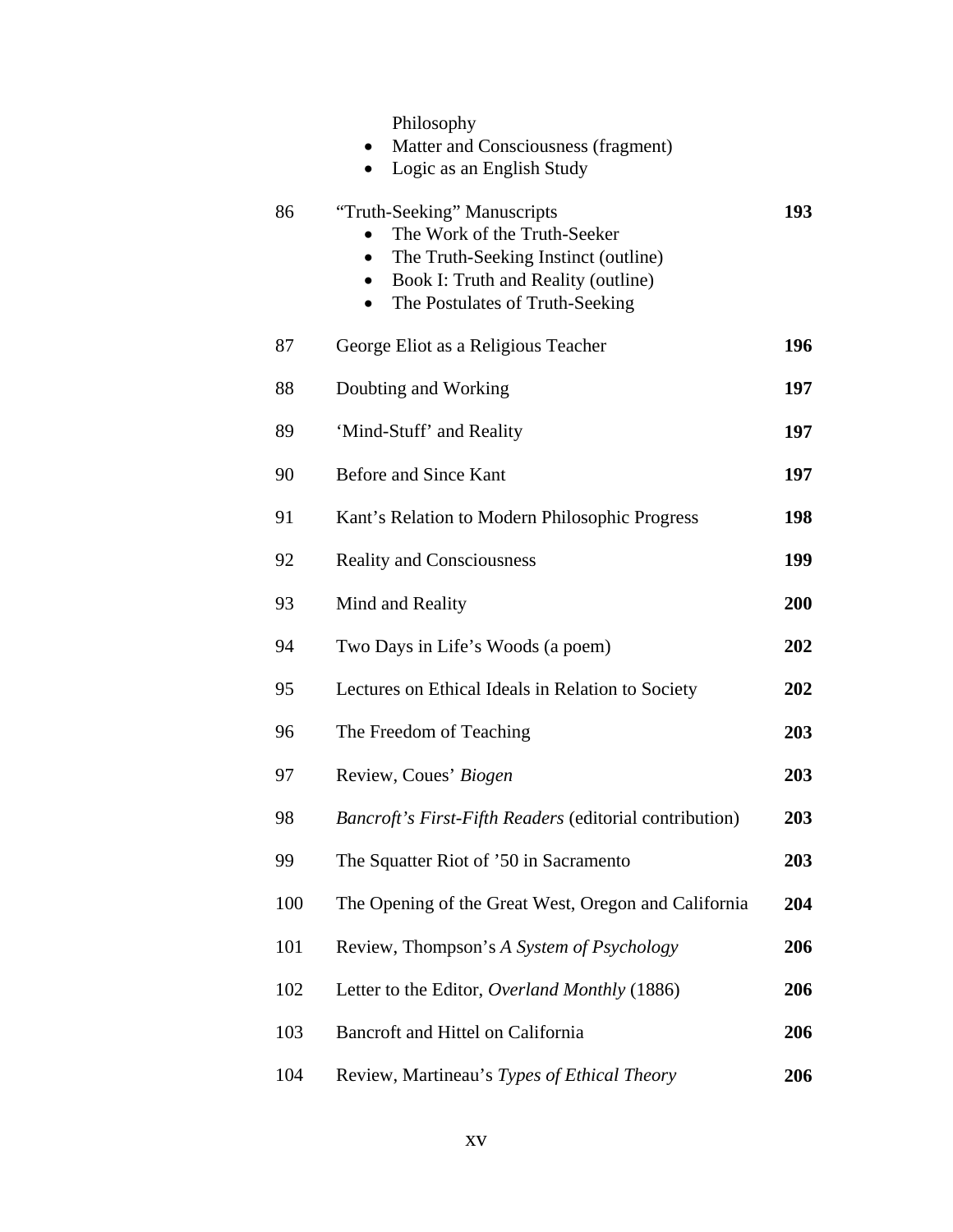| 105 | Two Recent Books on California History                                      | 207 |
|-----|-----------------------------------------------------------------------------|-----|
| 106 | Tennyson and Pessimism                                                      | 207 |
| 107 | Articles for the American Society for Psychical<br>Research                 | 207 |
| 108 | Letter on Edward Rowland Sill                                               | 208 |
| 109 | Review, Bancroft's Conquest of California                                   | 208 |
| 110 | Review, Madsley's Natural Causes and Supernatural<br><b>Seemings</b>        | 208 |
| 111 | Biographical Articles on California Pioneers                                | 208 |
| 112 | Bancroft's California                                                       | 208 |
| 113 | Courses in Ethics at Harvard                                                | 208 |
| 114 | Is There a Philosophy of Evolution                                          | 208 |
| 115 | Reflections After a Wandering Life in Australasia                           | 209 |
| 116 | Review, Salter's Ethical Religion                                           | 209 |
| 117 | Fremont                                                                     | 209 |
| 118 | Notes on Current Periodical Literature (International<br>Journal of Ethics) | 209 |
| 119 | Dr. Abbott's 'Way Out of Agnosticism'                                       | 209 |
| 120 | <b>Correction from Professor Royce</b>                                      | 209 |
| 121 | Memorandum of April 13, 1891                                                | 210 |
| 122 | A New Study of Psychology                                                   | 210 |
| 123 | Review, Dewey's Outlines of a Critical Theory                               | 210 |
| 124 | Review, Fairbrain's On the Doctrine of Morality                             | 210 |
| 125 | Impressions of Australia                                                    | 210 |
| 126 | Is There a Science of Education?                                            | 210 |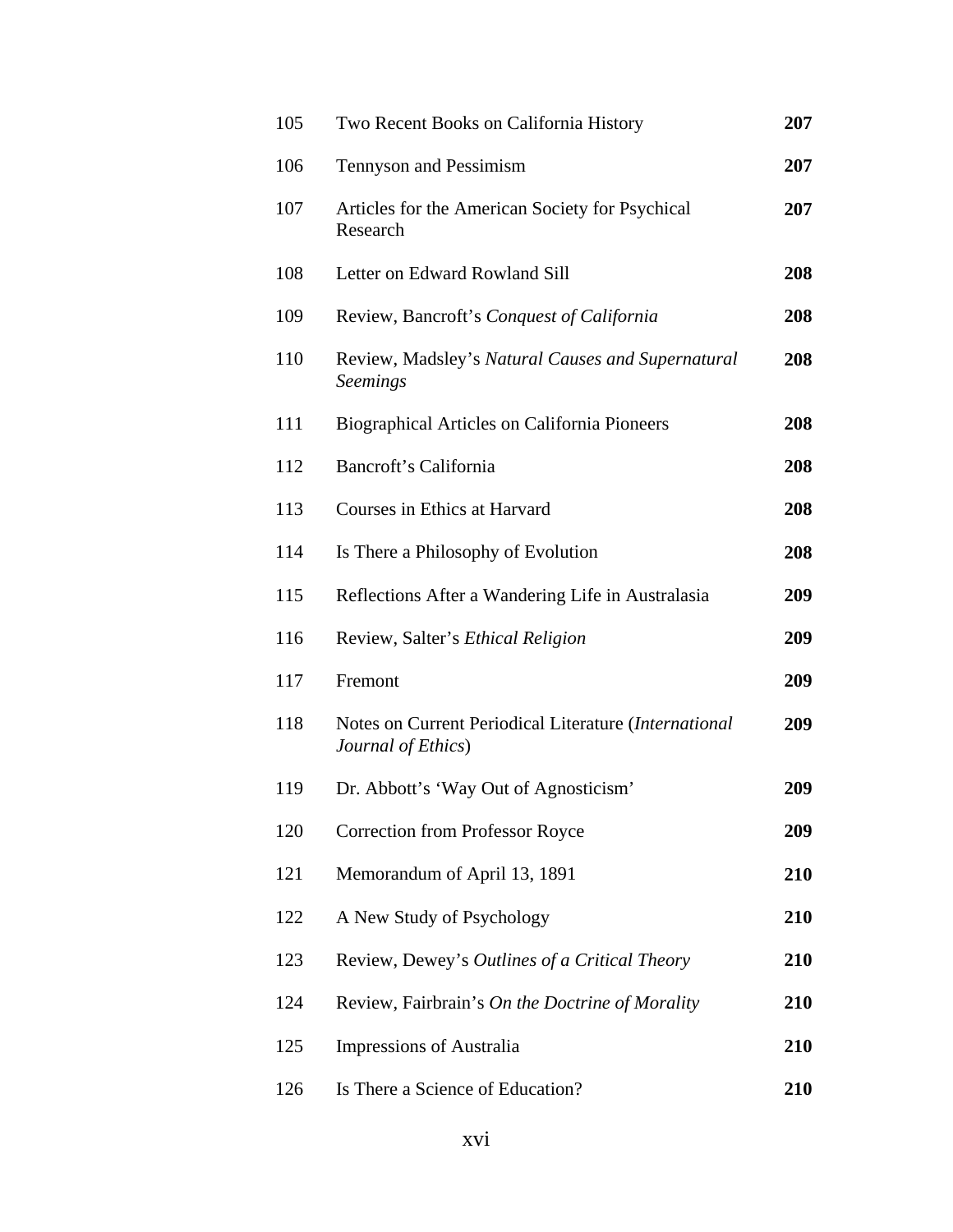| 127 | Montgomery and Fremont: New Documents on the<br>Bear Flag Affair                   | 211 |
|-----|------------------------------------------------------------------------------------|-----|
| 128 | The Fremont Legend                                                                 | 211 |
| 129 | Present Ideals of American University Life                                         | 211 |
| 130 | Two Philosophers of the Paradoxical (Hegel and<br>Schopenhauer)                    | 211 |
| 131 | Notes on Current Periodical Literature (IJE)                                       | 211 |
| 132 | Editorial Contribution, "The Official Policy for the<br>Acquisition of California" | 211 |
| 133 | Editorial Contribution, "Sherman and the San<br>Francisco Vigilantes"              | 211 |
| 134 | Editorial Contribution, "Coleman's San Francisco<br>Vigilance Committee's"         | 212 |
| 135 | Review, Spencer's Justice                                                          | 212 |
| 136 | The Outlook in Ethics                                                              | 212 |
| 137 | Report on Recent Literature of Ethics                                              | 212 |
| 138 | Review, Erdmann's Logische                                                         | 212 |
| 139 | Review, Herbert's A Textbook in Psychology                                         | 212 |
| 140 | <b>Report on Recent Philosophical Discussions</b>                                  | 213 |
| 141 | The Implications of Self-Consciousness                                             | 213 |
| 142 | The Parallel Series                                                                | 214 |
| 143 | Report on Recent Literature of Ethics                                              | 214 |
| 144 | Philosophy                                                                         | 214 |
| 145 | Mental Defect and Disorder from the Teacher's Point<br>of View                     | 214 |
| 146 | On Certain Psychological Aspects of Moral Training                                 | 214 |
|     |                                                                                    |     |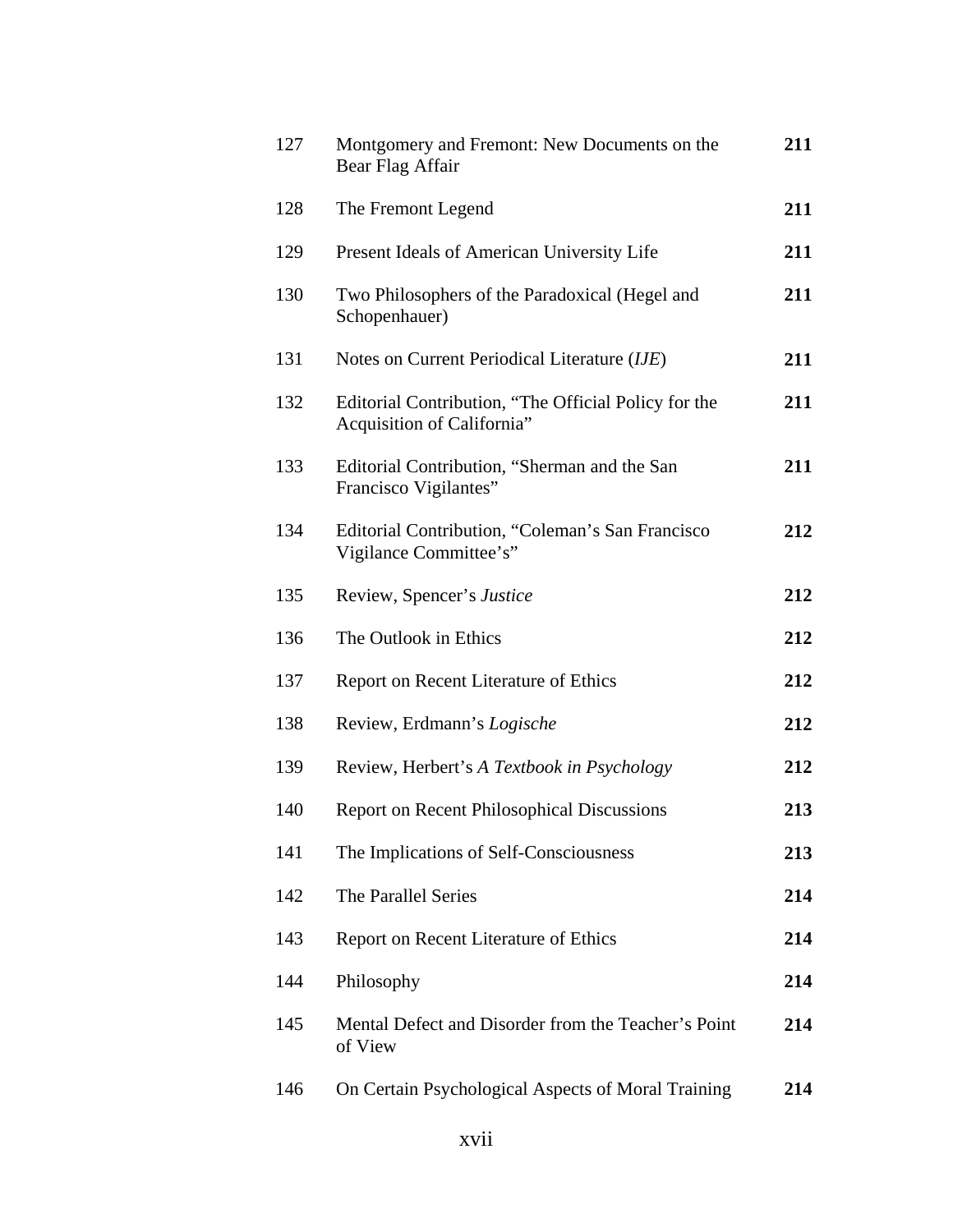| 147 | <b>Lectures to Teachers</b>                                             | 215        |
|-----|-------------------------------------------------------------------------|------------|
|     | 1. What is a General Idea?                                              |            |
|     | General Ideas and the Theory of Habits<br>2.                            |            |
|     | 3. The Constituents of a General Idea                                   |            |
|     | 4. General Ideas on Products of Imitation                               |            |
|     | The Psychology of Imitation<br>5.                                       |            |
|     | 6. Apperception, Attention, and the Theory of an                        |            |
|     | <b>Orderly Acquisition of General Ideas</b>                             |            |
|     | Some Imperfections of General Ideas<br>7.                               |            |
|     | 8. The Psychological Theory of Self-<br>Consciousness                   |            |
|     |                                                                         |            |
|     | 9. On a Due Regard for the Varieties of Individual                      |            |
|     | Temperament<br>10. Mental Defect and Disorder from a Teacher's          |            |
|     | Point of View                                                           |            |
|     | 11. On Some Special Devices for Mental Training                         |            |
|     | 12. On Certain Psychological Aspects of Moral                           |            |
|     | Training                                                                |            |
|     |                                                                         |            |
| 148 | The Two-Fold Nature of Knowledge                                        | 236        |
|     |                                                                         |            |
| 149 | Tolstoi and the Unseen Moral Order                                      | <b>240</b> |
|     |                                                                         |            |
| 150 | Review, Brisbane's A Mental Biography                                   | 240        |
|     |                                                                         |            |
| 151 | Two Studies of Philosophical Idealism                                   | 241        |
| 152 | Phases of Thought and Criticism                                         | 241        |
|     |                                                                         |            |
| 153 | Review, Bosanquet's A History of Aesthetic                              | 241        |
|     |                                                                         |            |
| 154 | Review, Wright's The Human and Its Relations to the                     | 241        |
|     | Divine                                                                  |            |
|     |                                                                         |            |
| 155 | Review, Sharp's The Aesthetic Element in Morality                       | 241        |
|     |                                                                         |            |
| 156 | Philosophy                                                              | 241        |
|     |                                                                         |            |
| 157 | The Knowledge of Good and Evil                                          | 241        |
|     |                                                                         |            |
| 158 | Review, Bradley's Appearance and Reality                                | 242        |
| 159 |                                                                         | 242        |
|     | Can Psychology Be Founded on the Study of<br><b>Consciousness Alone</b> |            |
|     |                                                                         |            |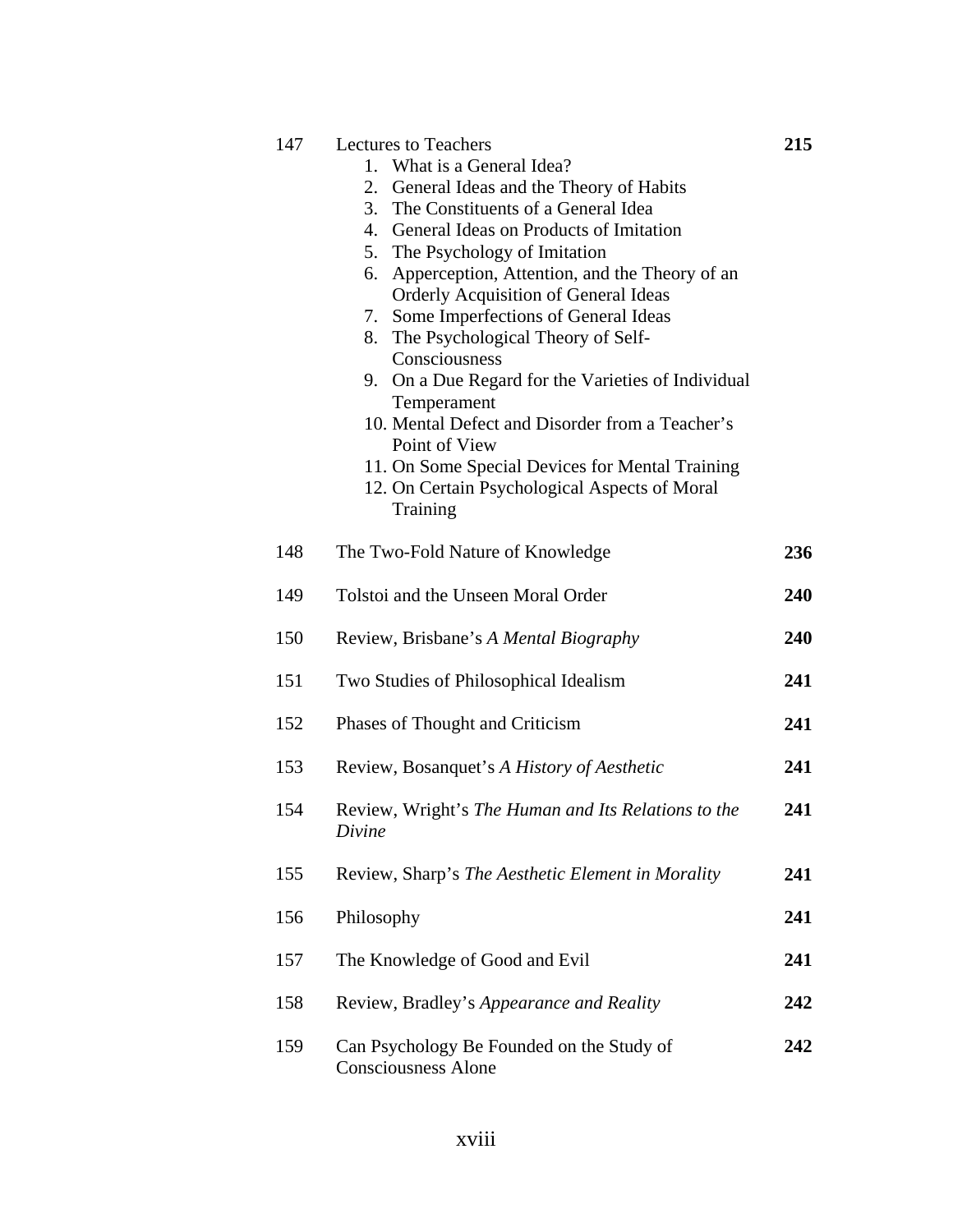| 160 | The Case of John Bunyan                                                                                                                                            | 242 |
|-----|--------------------------------------------------------------------------------------------------------------------------------------------------------------------|-----|
| 161 | The External World and the Social Consciousness                                                                                                                    | 243 |
| 162 | The Imitative Functions and Their Place in Human<br>Nature                                                                                                         | 243 |
| 163 | The Problem of Paracelsus                                                                                                                                          | 243 |
| 164 | The Student of Philosophy                                                                                                                                          | 243 |
| 165 | Review, Brothers of the Christian Schools, Elementary<br>Course of Christian Philosophy                                                                            | 244 |
| 166 | Natural Law, Ethics and Evolution                                                                                                                                  | 244 |
| 167 | Review, Sterrett's The Ethics of Hegel                                                                                                                             | 245 |
| 168 | Review, Thompson's The Ethics of Literary Art                                                                                                                      | 245 |
| 169 | Review, Thoughts from the Writings of John C.<br>Learned                                                                                                           | 245 |
| 170 | Introduction to Thompson's The Unity of Fichte's<br>Doctrine of Knowledge                                                                                          | 245 |
| 171 | Preliminary Report on Imitation                                                                                                                                    | 245 |
| 172 | Self-Consciousness, Social Consciousness and Nature                                                                                                                | 245 |
| 173 | Some Observations on the Anomalies of Self-<br>Consciousness                                                                                                       | 246 |
| 174 | The Study of Philosophy                                                                                                                                            | 247 |
| 175 | Review, Hyslop's The Elements of Ethics                                                                                                                            | 247 |
| 176 | Fragments (1895?)<br>A General Sketch of the Metaphysics of<br><b>Individual Self-Consciousness</b><br>To Define the Absolute as the Ultimate Reality<br>$\bullet$ | 247 |
| 177 | Review, Dewey's The Study of Ethics                                                                                                                                | 251 |
| 178 | Philosophy                                                                                                                                                         | 251 |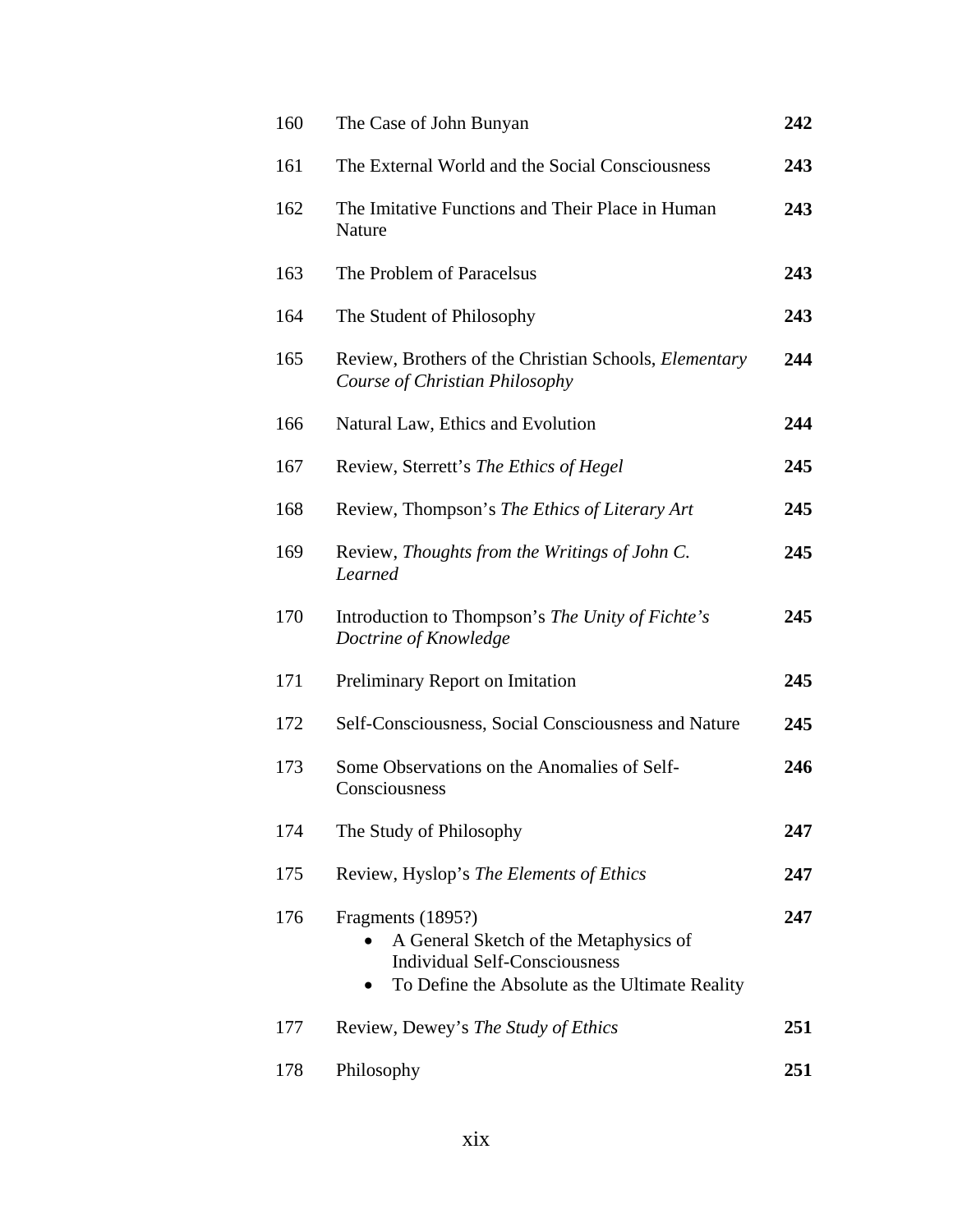| 179 |                                 | Review, Baldwin's Mental Development in the Child<br>and the Race                                                                                                                                                                                                                                                                                                                     | 251 |
|-----|---------------------------------|---------------------------------------------------------------------------------------------------------------------------------------------------------------------------------------------------------------------------------------------------------------------------------------------------------------------------------------------------------------------------------------|-----|
| 180 |                                 | Certitudes and Illusions                                                                                                                                                                                                                                                                                                                                                              | 251 |
| 181 | $1_{-}$<br>2.<br>3.             | Augustus Graham Lectures: "On Theism"<br>The Present Position of Theism<br>The Philosophical Conception of God<br>The Moral World as the Revelation of God<br>4. God and Nature: Evolution and Ethics<br>5. The Theistic Interpretation of Nature                                                                                                                                     | 252 |
| 182 |                                 | Browning's Theism                                                                                                                                                                                                                                                                                                                                                                     | 269 |
| 183 | 4.                              | Ten Fragments<br>1. Discussion on the Reality of Time<br>2. Discussion on the Concepts: Equal, Greater,<br>Order, Less<br>3. Principles Relating to Duty to Animals<br>The Concept of Fitness<br>5. Notes for Remarks Upon Absolute Truth<br>6. Notes for Monotheism in Hastings<br>7. Preface<br>8. Cartesianism<br>9. Untitled Outlines for Projected Book<br>10. Poincare on Space | 269 |
| 184 |                                 | Outlines of Psychology, or a Study of the Human Mind                                                                                                                                                                                                                                                                                                                                  | 274 |
| 185 | Philosophy                      |                                                                                                                                                                                                                                                                                                                                                                                       | 274 |
| 186 |                                 | Review, McTaggart's Studies in the Hegelian Dialectic                                                                                                                                                                                                                                                                                                                                 | 274 |
| 187 |                                 | Review, Stout's Analytic Psychology                                                                                                                                                                                                                                                                                                                                                   | 275 |
| 188 | $1_{-}$<br>2.<br>3.<br>4.<br>5. | New Orleans Lectures: The Psychology of Intellect<br>The General Nature of the Human Intellect<br>The Social Basis of the Intellectual Life<br>The Social Origin of the Reasoning Process<br>The Social Origin of Our Fundamental Ideas<br>Practical Consequences of the Social Theory of<br>the Intellect                                                                            | 276 |
| 189 |                                 | <b>Benedict Spinoza</b>                                                                                                                                                                                                                                                                                                                                                               | 280 |
| 190 |                                 | Comment on Hegel's Social Theory                                                                                                                                                                                                                                                                                                                                                      | 281 |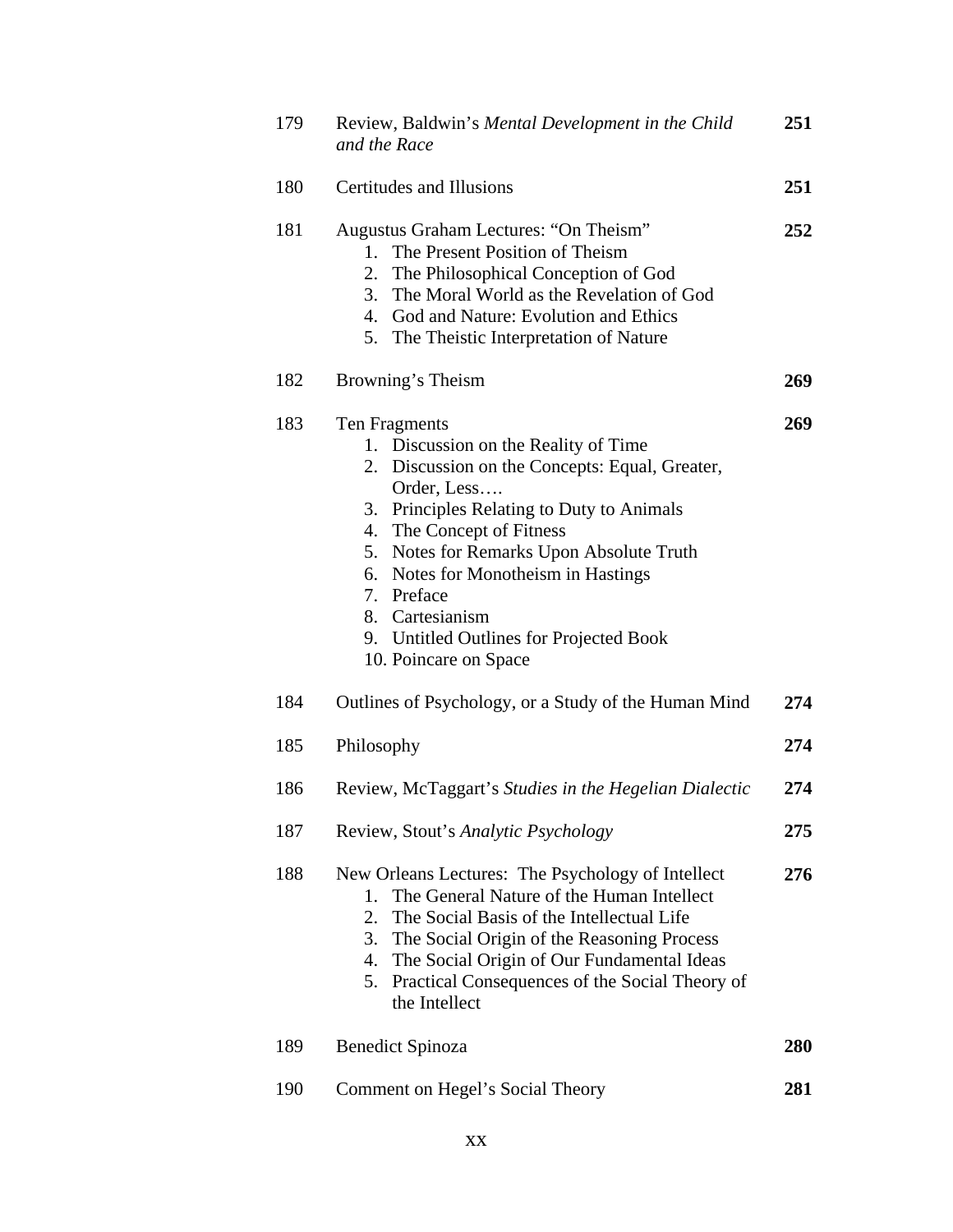| 191 | <b>Immanuel Kant</b>                                                                                                                                                                                                                                                                                                                                                                                                                                                                                                                                                            | 281 |
|-----|---------------------------------------------------------------------------------------------------------------------------------------------------------------------------------------------------------------------------------------------------------------------------------------------------------------------------------------------------------------------------------------------------------------------------------------------------------------------------------------------------------------------------------------------------------------------------------|-----|
| 192 | <b>Originality and Consciousness</b>                                                                                                                                                                                                                                                                                                                                                                                                                                                                                                                                            | 281 |
| 193 | The Problem of Job                                                                                                                                                                                                                                                                                                                                                                                                                                                                                                                                                              | 281 |
| 194 | Systematic Philosophy in America in the Years 1893,<br>1894, and 1895                                                                                                                                                                                                                                                                                                                                                                                                                                                                                                           | 282 |
| 195 | President Andrews' Case                                                                                                                                                                                                                                                                                                                                                                                                                                                                                                                                                         | 282 |
| 196 | Some Characteristics of Being                                                                                                                                                                                                                                                                                                                                                                                                                                                                                                                                                   | 282 |
| 197 | Finale of Lecture on Intellect and Will                                                                                                                                                                                                                                                                                                                                                                                                                                                                                                                                         | 283 |
| 198 | Philosophy IX 1897-98                                                                                                                                                                                                                                                                                                                                                                                                                                                                                                                                                           | 284 |
| 199 | Phil. 9 Metaphysics Examination                                                                                                                                                                                                                                                                                                                                                                                                                                                                                                                                                 | 285 |
| 200 | New Methods at Hingham                                                                                                                                                                                                                                                                                                                                                                                                                                                                                                                                                          | 286 |
| 201 | The Social Factors in the Conception of Reality                                                                                                                                                                                                                                                                                                                                                                                                                                                                                                                                 | 286 |
| 202 | Review, Hittell's History of California                                                                                                                                                                                                                                                                                                                                                                                                                                                                                                                                         | 286 |
| 203 | Review Trine's In Tune with the Infinite                                                                                                                                                                                                                                                                                                                                                                                                                                                                                                                                        | 286 |
| 204 | The 20 <sup>th</sup> Century Club Lectures: The Social Factors in<br>the Development of Individual Minds<br>1. Introduction: The General Nature of the<br>Intellect<br>2. The Basis of Our Social Consciousness<br>The Beginnings of Social Life in the Individual<br>3.<br>(Continuation)<br>4.<br>Theory of the Origin of the Ideas of Ego and<br>5.<br>Alter<br>6. The Social Basis of the Thinking Process<br>The Social Basis of the Reasoning Process<br>7.<br>The Social Basis of Conscience<br>8.<br>9. The Social Basis of our View of Nature<br>10. Review of Results | 287 |
| 205 | The New Psychology and the Consulting Psychologist                                                                                                                                                                                                                                                                                                                                                                                                                                                                                                                              | 296 |
| 206 | The Psychology of Invention                                                                                                                                                                                                                                                                                                                                                                                                                                                                                                                                                     | 296 |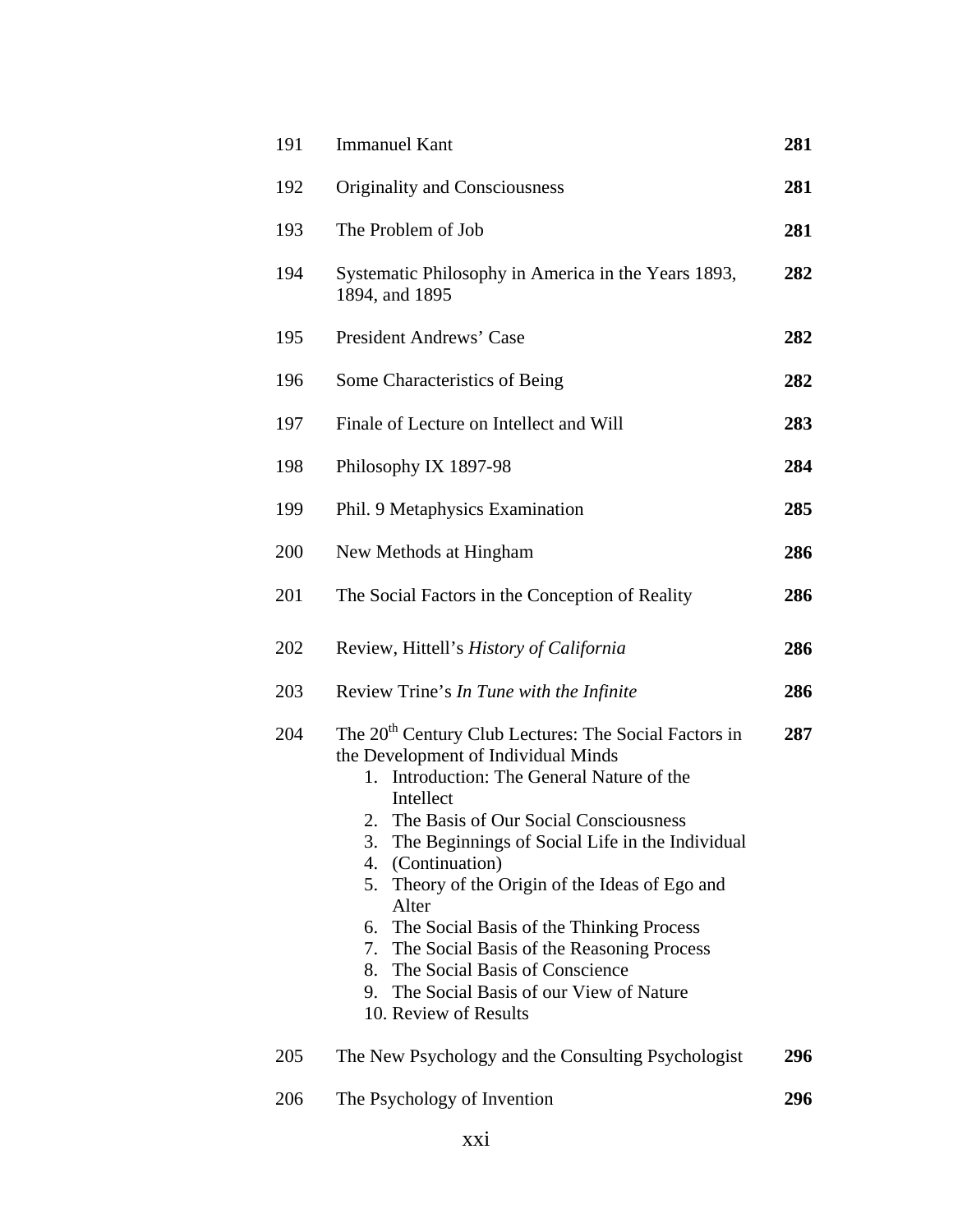| 207 | The Social Basis of Conscience                                                 | 296 |
|-----|--------------------------------------------------------------------------------|-----|
| 208 | Untitled Manuscript (1898?)                                                    | 296 |
| 209 | Cambridge Conferences: Aspects of Social Psychology<br>(Six Untitled Lectures) | 299 |
| 210 | The Growth of the Social Mind                                                  | 306 |
| 211 | Review, Stout's A Manual of Psychology                                         | 308 |
| 212 | The American University Gymnasium                                              | 308 |
| 213 | The Pacific Coast: A Psychological Study of Influence                          | 308 |
| 214 | Professor Everett as a Metaphysician                                           | 308 |
| 215 | The Recent University Movement in America                                      | 308 |
| 216 | Some Characteristic Tendencies of American<br>Civilization                     | 308 |
| 217 | Activity (entry, Baldwin's Dictionary)                                         | 312 |
| 218 | Agreement (entry, Baldwin's Dictionary)                                        | 313 |
| 219 | All (entry, Baldwin's Dictionary)                                              | 313 |
| 220 | Analogy (entry, Baldwin's Dictionary)                                          | 313 |
| 221 | Analogy of Experience (entry, Baldwin's Dictionary)                            | 313 |
| 222 | Apprehension (entry, Baldwin's Dictionary)                                     | 313 |
| 223 | Autonomy (entry, Baldwin's Dictionary)                                         | 313 |
| 224 | Category (entry, Baldwin's Dictionary)                                         | 313 |
| 225 | Greek Terminology (entry, Baldwin's Dictionary)                                | 313 |
| 226 | History of Philosophy (with Dewey) (entry, Baldwin's<br>Dictionary)            | 314 |
| 227 | Individual                                                                     | 314 |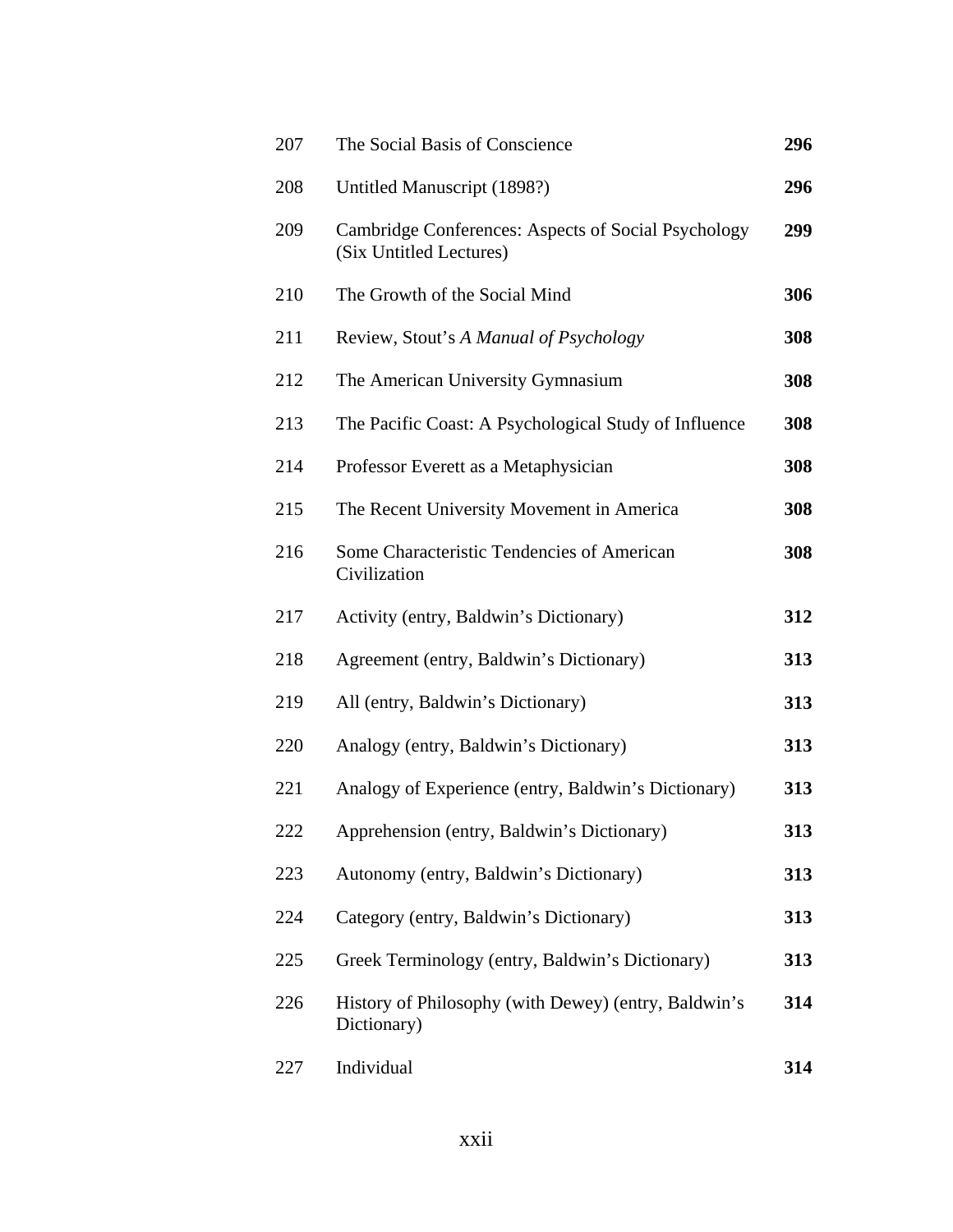| 228        | Individuality                                                                                                                                                                                                                               | 314        |
|------------|---------------------------------------------------------------------------------------------------------------------------------------------------------------------------------------------------------------------------------------------|------------|
| 229        | Kant's Terminology                                                                                                                                                                                                                          | 314        |
| 230        | Latin and Scholastic Terminology                                                                                                                                                                                                            | 314        |
| 231        | Hegel's Terminology                                                                                                                                                                                                                         | 314        |
| 232        | John Fiske: His Work as a Philosophical Writer and<br>Teacher                                                                                                                                                                               | 317        |
| 233        | Joseph LeConte                                                                                                                                                                                                                              | 318        |
| 234        | Recent Discussions on the Concept of the Infinite                                                                                                                                                                                           | 318        |
| 235        | The Concept of the Infinite                                                                                                                                                                                                                 | 319        |
| 236        | The Old and the New: A Lesson                                                                                                                                                                                                               | 320        |
| 237        | Provincialism: A Plea for Stronger Local Sentiment to<br><b>Restrain National Heedlessness</b>                                                                                                                                              | 320        |
| 238        | Recent Logical Inquiries and their Psychological<br><b>Bearings</b>                                                                                                                                                                         | 323        |
| 239        | Alumni Banquet Speech, Johns Hopkins University                                                                                                                                                                                             | 324        |
| 240        | What Should Be the Attitude of Teachers of<br>Philosophy Towards Religion?                                                                                                                                                                  | 324        |
| 241<br>242 | Introduction to Fiske's Outlines of Cosmic Philosophy<br>Letter to Munsterberg (1903)                                                                                                                                                       | 324<br>324 |
| 243        | Pope Leo's Philosophical Movement and Its Relations<br>to Modern Thought                                                                                                                                                                    | 325        |
| 244        | The Problem of Natural Religion                                                                                                                                                                                                             | 325        |
| 245        | Essays (chiefly logical)<br>Mr. Bertrand Russell's Problem of "The<br>Contraction"<br>Three Papers relating to 1903 Philosophical<br>$\bullet$<br>Conference<br>The Hero Burk (not logical essay)<br><b>Concluding Summary</b><br>$\bullet$ | 326        |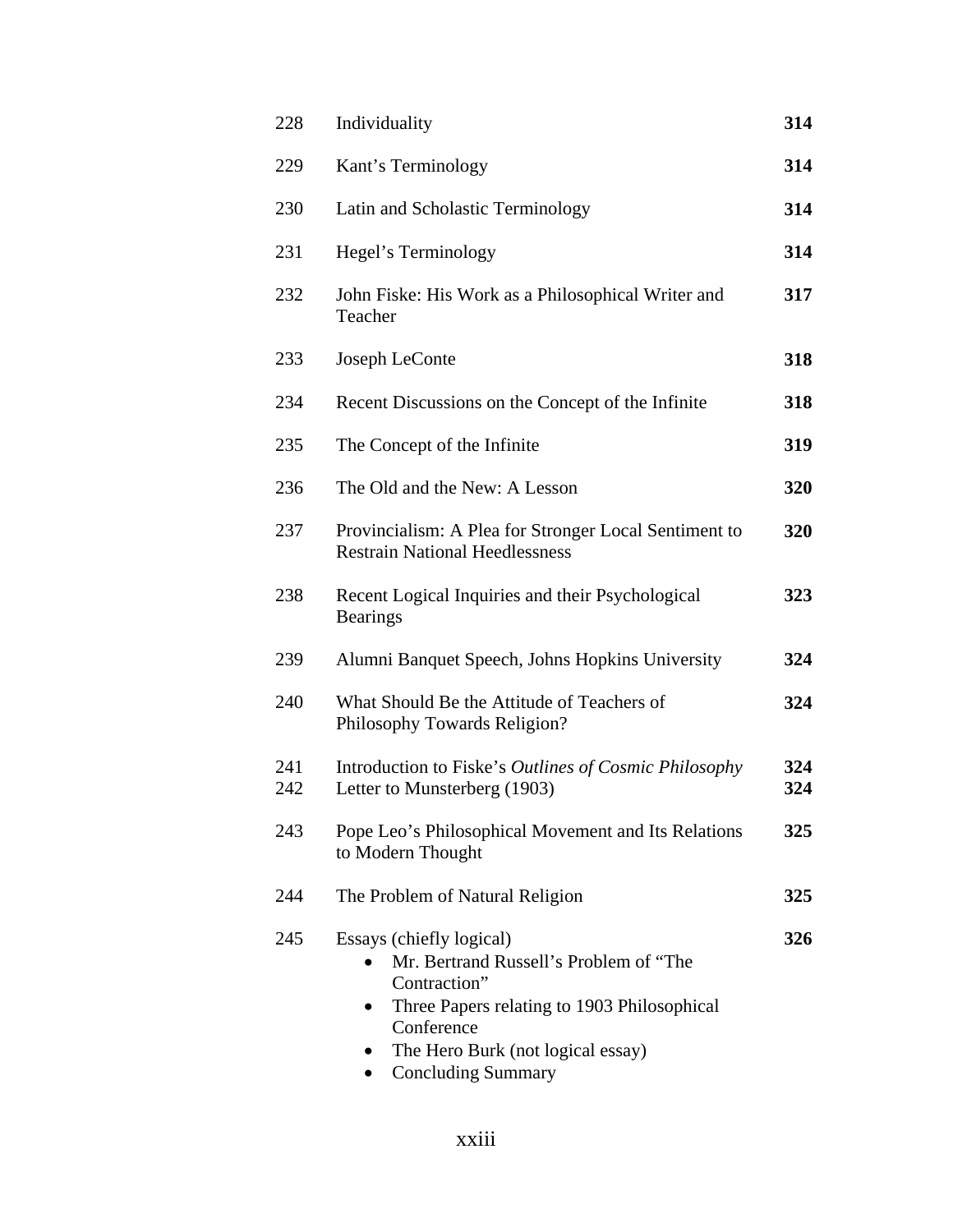| 246 | Notes on Logic                                                                                   | 327 |
|-----|--------------------------------------------------------------------------------------------------|-----|
| 247 | Phil. 15 Plan of Course                                                                          | 327 |
| 248 | Introduction to van Becelaere's La Philosophie en<br>Amerique                                    | 328 |
| 249 | The Eternal and the Practical                                                                    | 328 |
| 250 | The Present Significance of Kant                                                                 | 331 |
| 251 | Relation of the Columbia-St. Louis-Richmond Lecture<br>Series                                    | 332 |
| 252 | The Columbia Lectures: Some Characteristics of the<br><b>Thinking Process</b><br>(Five Lectures) | 335 |
| 253 | The Clergyman's Relation to Philosophical Inquiry<br>(The Andover Address)                       | 350 |
| 254 | Herbert Spencer and His Contribution to the Concept<br>of Evolution                              | 354 |
| 255 | notes from manila envelope covers (lists and outlines)                                           | 354 |
| 256 | The St. Louis Lecture: The Sciences of the Ideal                                                 | 355 |
| 257 | The Richmond Lectures                                                                            | 356 |
| 258 | Wie unterscheiden sich gesunde und krankhafte<br>Geisteszustande beim Kind                       | 356 |
| 259 | Introduction to Poincare's Science and Hypothesis                                                | 356 |
| 260 | Kant's Doctrine on the Bases of Mathematics                                                      | 356 |
| 261 | Symmetrical and Unsymmetrical Relations in the<br><b>Exact Sciences</b>                          | 357 |
| 262 | The Relation of the Principles of Logic to the<br>Foundations                                    | 357 |
| 263 | Notes from manila envelope covers                                                                | 358 |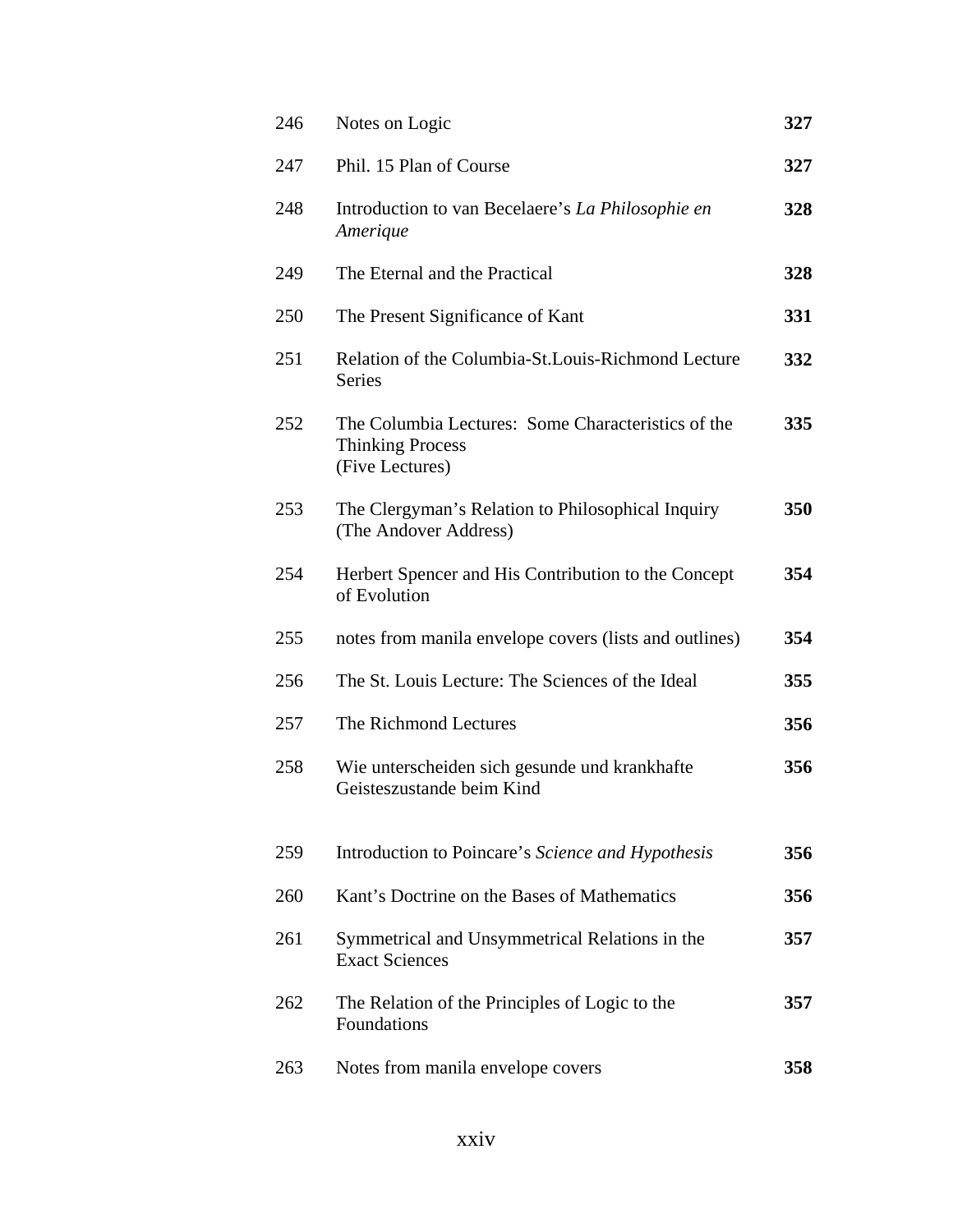| 264 | A Study Toward the Generalization of the O-Relation                                                                                                                                                                                                                                                                                           | 358 |
|-----|-----------------------------------------------------------------------------------------------------------------------------------------------------------------------------------------------------------------------------------------------------------------------------------------------------------------------------------------------|-----|
| 265 | A Generalization of the O-Relation                                                                                                                                                                                                                                                                                                            | 358 |
| 266 | Race Questions and Prejudices                                                                                                                                                                                                                                                                                                                 | 358 |
| 267 | Review, Hyslop's <i>Problems of Philosophy</i>                                                                                                                                                                                                                                                                                                | 360 |
| 268 | The Present State of the Question Regarding the First<br>Principles of Theoretical Science                                                                                                                                                                                                                                                    | 360 |
| 269 | The Baltimore Lectures: Lectures on Modern Idealism<br>1. Introduction<br>The Modification of Kant's Conception of Self<br>2.<br>The Concept of the Absolute and the<br>3.<br><b>Dialectical Method</b><br>4. The Dialectical Method in Schelling<br>The Dialectical Progress of Hegel's<br>5.<br>Phaenomenologie<br>6. Hegel's Mature System | 361 |
| 270 | Immortality                                                                                                                                                                                                                                                                                                                                   | 364 |
| 271 | What Sort of Existence Have the Entities of<br><b>Mathematics</b>                                                                                                                                                                                                                                                                             | 364 |
| 272 | The Urbana Lectures<br>The Problem of Ethics<br>1.<br>2. Four Types of Personality<br>3. Loyalty as a Personal and as a Social Virtue<br>4. Loyalty as a Factor in American Life<br>5. Personality and Immortality                                                                                                                            | 367 |
| 273 | The Yale Undergraduate Ethics Course                                                                                                                                                                                                                                                                                                          | 374 |
| 274 | Some Relations of Physical Training to the Present<br>Problems of Moral Education in America                                                                                                                                                                                                                                                  | 376 |
| 275 | Review, Riley's American Philosophy: The Early<br><b>Schools</b>                                                                                                                                                                                                                                                                              | 376 |
| 276 | Football and Ideals                                                                                                                                                                                                                                                                                                                           | 376 |
| 277 | Introduction to Vassar Phi Beta Kappa Lecture                                                                                                                                                                                                                                                                                                 | 376 |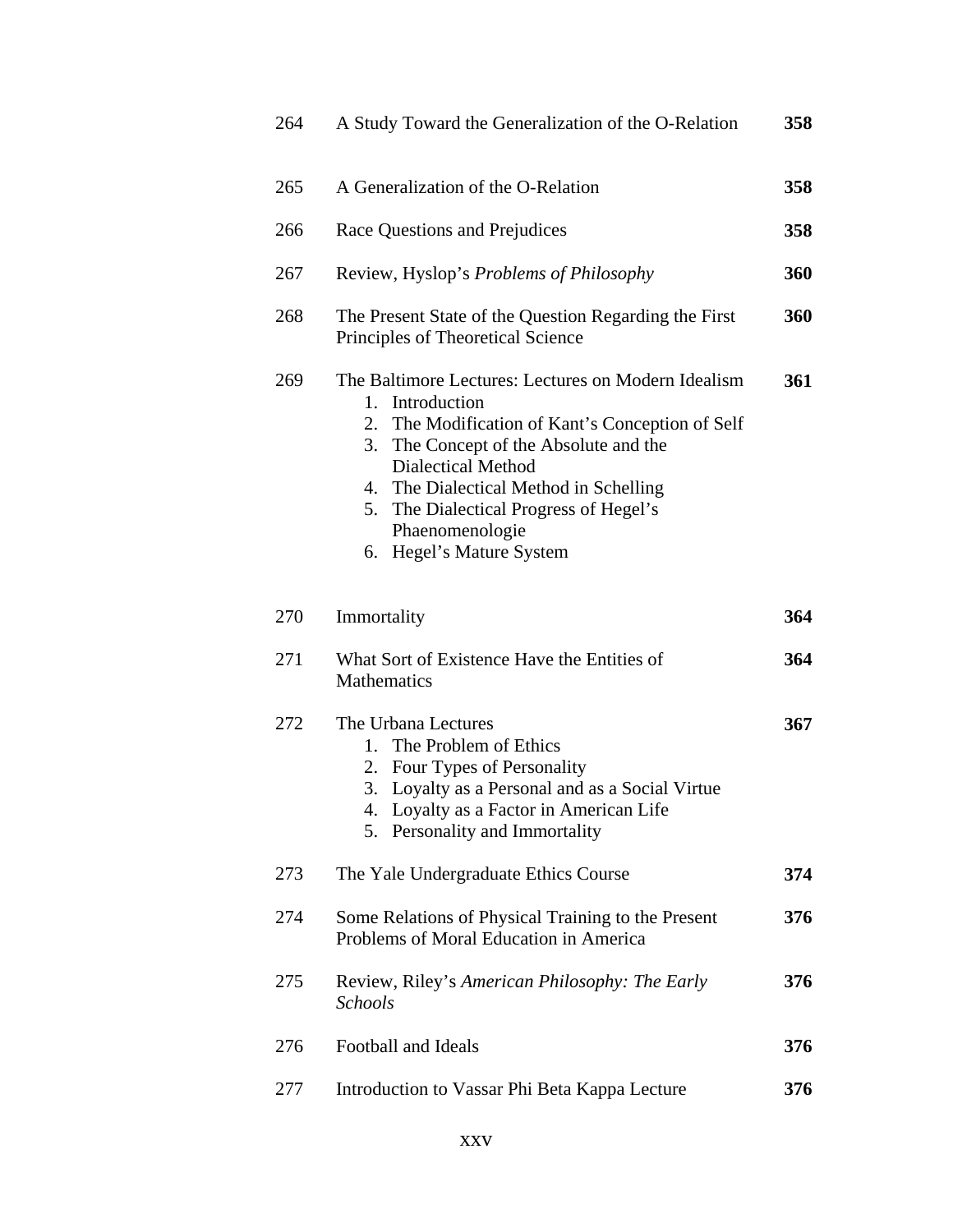| 278 | The American College and Life                                                 | 377 |
|-----|-------------------------------------------------------------------------------|-----|
| 279 | The Problem of Truth in the Light of Recent<br>Discussion                     | 377 |
| 280 | Provincialism Based on a Study of Early Conditions in<br>California           | 378 |
| 281 | The Recent Psychotherapeutic Movement in America                              | 378 |
| 282 | What is Vital in Christianity?                                                | 378 |
| 283 | A Word of Greeting to William James                                           | 378 |
| 284 | Smith College Lectures on Modern Philosophy                                   | 379 |
| 285 | "Introductory Word" to Sampter's The Reality of the<br>Temporal               | 385 |
| 286 | The Reality of the Temporal                                                   | 385 |
| 287 | The Sources of Religious Insight                                              | 386 |
| 288 | What is Philosophy and Why Study Philosophy?                                  | 387 |
| 289 | Loyalty and Insight                                                           | 388 |
| 290 | Axiom<br>(Hastings <i>Encyclopaedia of Religion and Ethics</i> )              | 389 |
| 291 | Minute on the Life and Service of Professor William<br><b>James</b>           | 389 |
| 292 | In Honor of Professor Palmer                                                  | 389 |
| 293 | A Communication Dealing with the Relations Between<br><b>Two Institutions</b> | 390 |
| 294 | James as a Philosopher                                                        | 390 |
| 295 | On Definitions and Debates                                                    | 390 |
| 296 | Introduction to Kuhnemann's Schiller                                          | 392 |
| 297 | Prinzipien der Logik                                                          | 392 |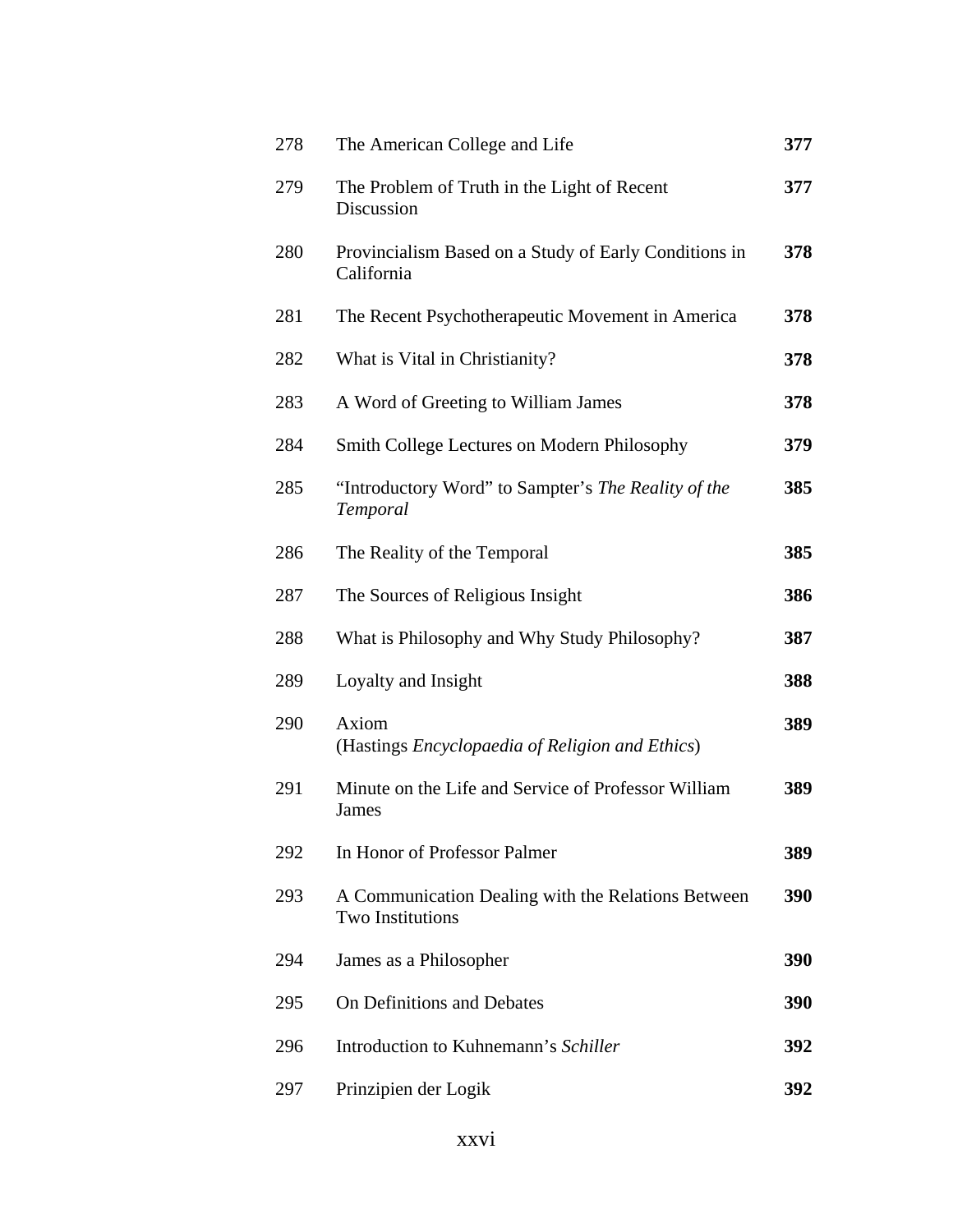| 298 | Error and Truth                                                                                           | 393 |
|-----|-----------------------------------------------------------------------------------------------------------|-----|
| 299 | Atonement<br>(Hastings Encyclopaedia of Religion and Ethics)                                              | 393 |
| 300 | The Christian Doctrine of Life                                                                            | 393 |
| 301 | An Extension of the Algebra of Logic                                                                      | 393 |
| 302 | George Fox as Mystic                                                                                      | 394 |
| 303 | Primitive Ways of Thinking With Special Reference to<br><b>Negation and Classification</b>                | 395 |
| 304 | The Second Death                                                                                          | 395 |
| 305 | Some Psychological Problems Emphasized by<br>Pragmatism                                                   | 395 |
| 306 | Some Relations Between Philosophy and Science in<br>the First Half of the Nineteenth Century in Germany   | 395 |
| 307 | Address for Meeting of American Students at Oxford<br>(1913)                                              | 395 |
| 308 | "Shop-Talk" Prepared for the Author's Club                                                                | 397 |
| 309 | "Introductory Note" to Enrique's Problems of Science                                                      | 397 |
| 310 | The Mechanical, the Historical, and the Statistical                                                       | 397 |
| 311 | A Plea for Provincial Independence in Education                                                           | 398 |
| 312 | War and Insurance: An Address Delivered Before the<br>Philosophical Union of the University of California | 398 |
| 313 | Professor Royce on His Reviewer                                                                           | 398 |
| 314 | The Spirit of the Community                                                                               | 398 |
| 315 | A Word for the Times                                                                                      | 399 |
| 316 | "Introductory Note" to Sears' The Drama of the<br>Spiritual Life                                          | 399 |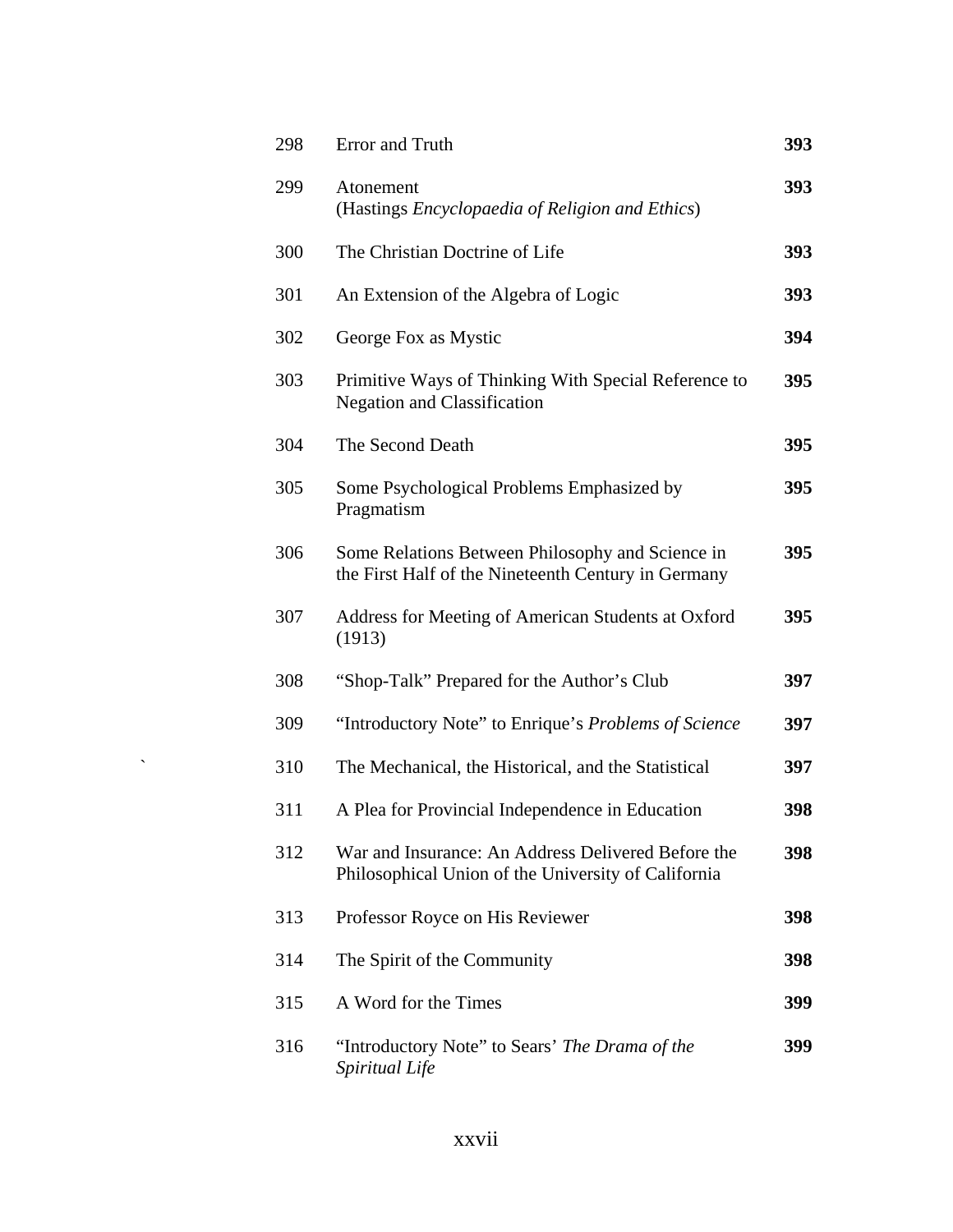|                 |     | <b>HARP Box Numbers</b>                                                                       | <b>Index</b> |
|-----------------|-----|-----------------------------------------------------------------------------------------------|--------------|
| <b>Part III</b> |     | <b>Harvard Archives Royce Papers</b><br><b>Boxes 99 – 154</b>                                 | 409          |
|                 | 332 | Nietzsche                                                                                     | 407          |
|                 | 331 | Order<br>(Hastings Encyclopaedia of Religion and Ethics)                                      | 405          |
|                 | 330 | Negation<br>(Hastings Encyclopaedia of Religion and Ethics)                                   | 405          |
|                 | 329 | Words of Professor Royce at the Walton Hotel at<br>Philadelphia                               | 404          |
|                 | 328 | Professor Royce's Lusitania Speech                                                            | 404          |
|                 | 327 | The Hope of the Great Community                                                               | 403          |
|                 | 326 | The Hope of the Community                                                                     | 402          |
|                 | 325 | Monotheism<br>(Hastings <i>Encyclopaedia of Religion and Ethics</i> )                         | 402          |
|                 | 324 | Mind                                                                                          | 401          |
|                 | 323 | <b>Charles Saunders Peirce</b>                                                                | 401          |
|                 | 322 | Duties of Americans in the Present War                                                        | 400          |
|                 | 321 | <b>Extension Course in Ethics</b>                                                             | 400          |
|                 | 320 | The Carnegie Foundation for the Advancement of<br>Teaching and the Case of Middlebury College | 400          |
|                 | 319 | Belgium as Teacher of the Nations                                                             | 400          |
|                 | 318 | Professor Josiah Royce of Harvard Advocates<br>Insurance by the Nations of the World          | 399          |
|                 | 317 | An American Thinker on the War                                                                | 399          |

| ------             |
|--------------------|
| <b>Page Number</b> |

| <b>Box 99</b> | 409 |
|---------------|-----|
|               |     |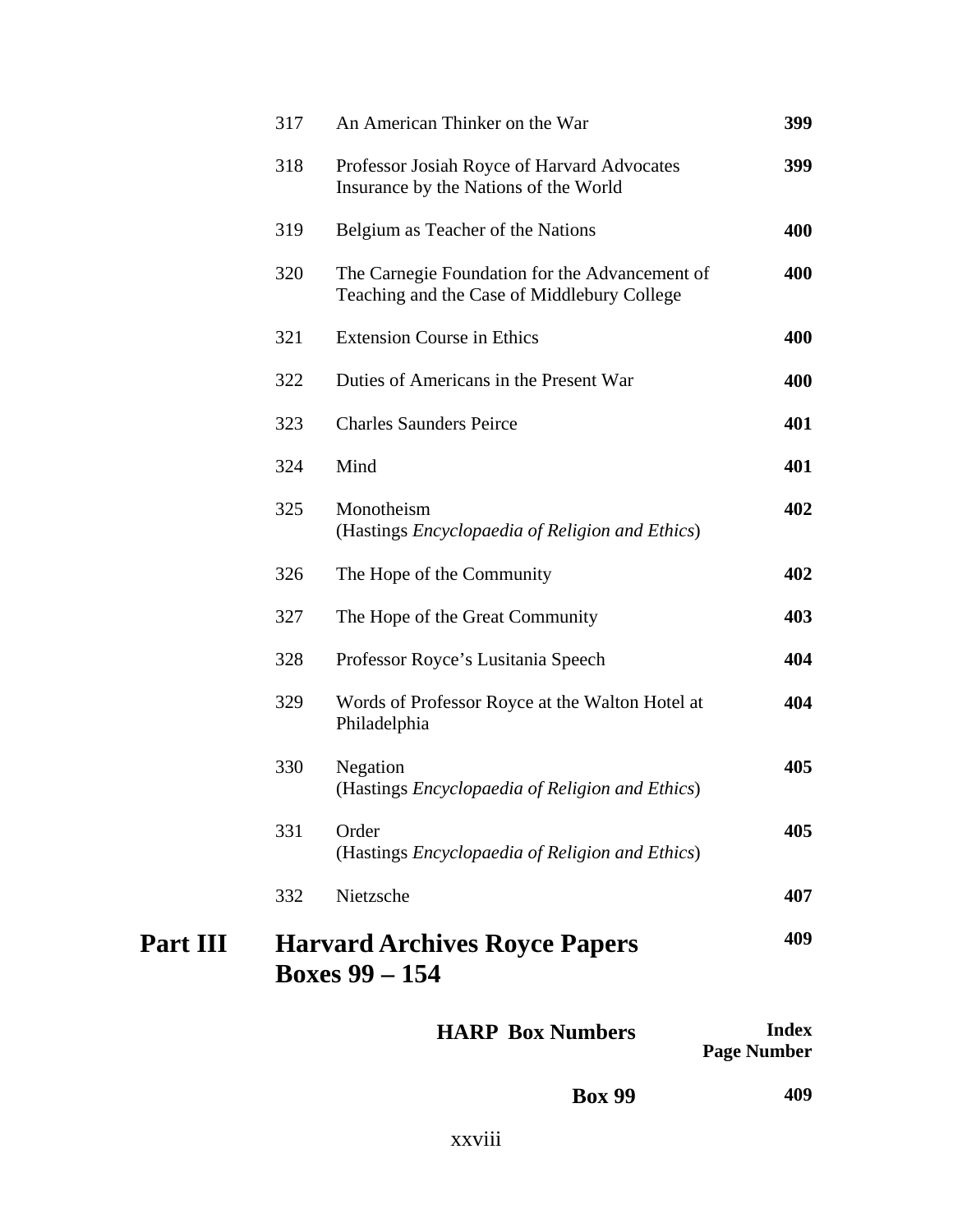### **Box 100 411**

 **Box 101 413**

**Box 102 417**

 **Box 103 423**

- **Box 104 426**
- **Box 105 429**
- **Box 106 448**
- **Box 107 455**
- **Box 108 458**
- **Box 109 462**
- **Box 110 464**
- **Box 111 465**
- **Box 112 469**
- **Box 113 471**
- **Box 114 472**
- **Box 115 486**
- **Box 116 486**
- **Box 117 494**
- **Box 118 494**
- **Box 119 500**
- **Box 120 503**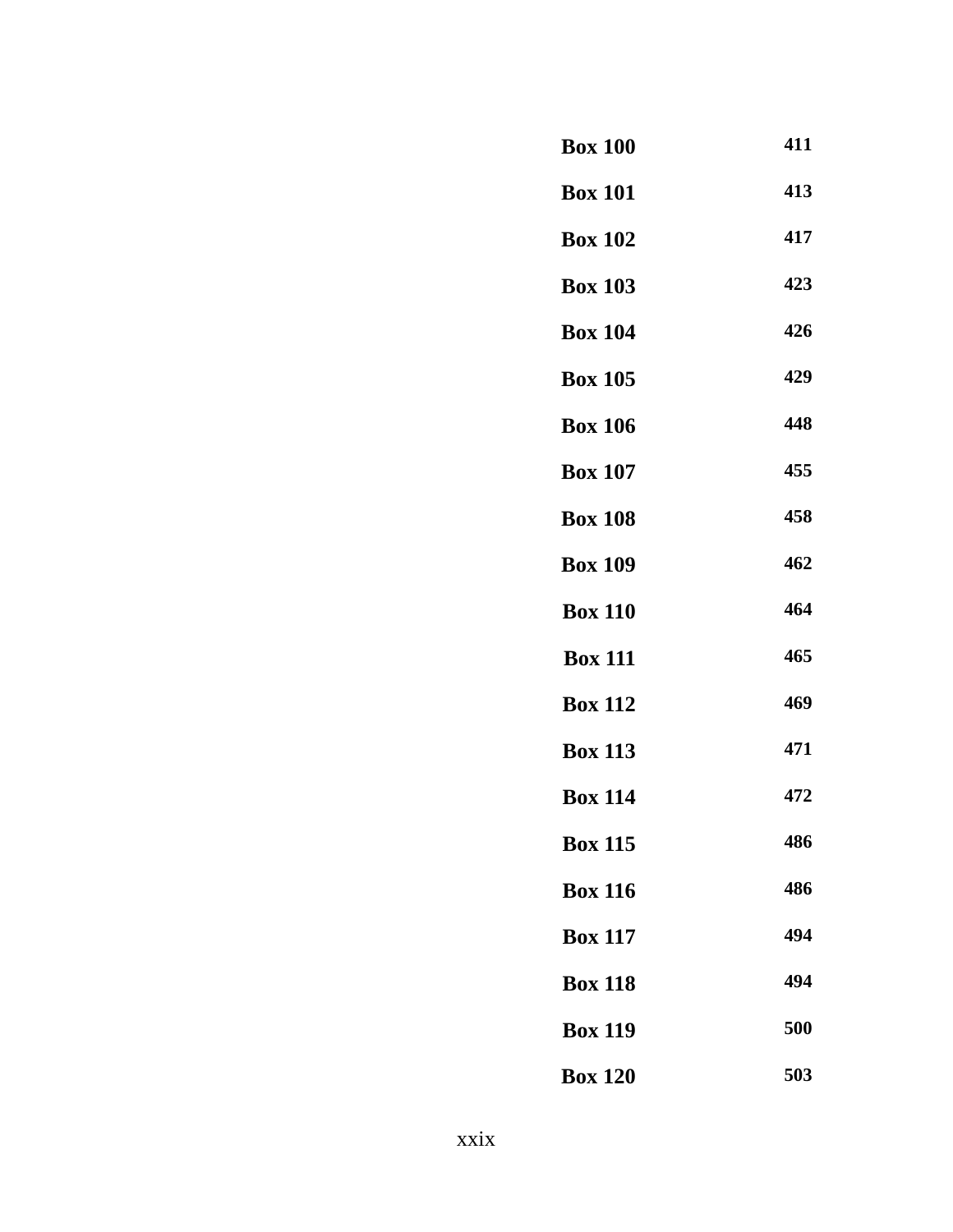| <b>Boxes 121-24</b> | 507 |
|---------------------|-----|
| <b>Box 125</b>      | 508 |
| <b>Box 126</b>      | 513 |
| <b>Box 127</b>      | 518 |
| <b>Box 128</b>      | 523 |
| <b>Box 129</b>      | 523 |
| <b>Box 130</b>      | 527 |
| <b>Box 131</b>      | 527 |
| <b>Box 132</b>      | 533 |
| <b>Box 133</b>      | 533 |
| <b>Box 134</b>      | 533 |
| <b>Box 135</b>      | 535 |
| <b>Box 136</b>      | 537 |
| <b>Box 137</b>      | 538 |
| <b>Box 138</b>      | 539 |
| <b>Box 139</b>      | 539 |
| <b>Box 140</b>      | 543 |
| <b>Box 141</b>      | 543 |
| <b>Box 142</b>      | 544 |
| <b>Box 143</b>      | 548 |
| <b>Boxes 144-51</b> | 551 |
| <b>Box 152</b>      | 551 |
|                     |     |